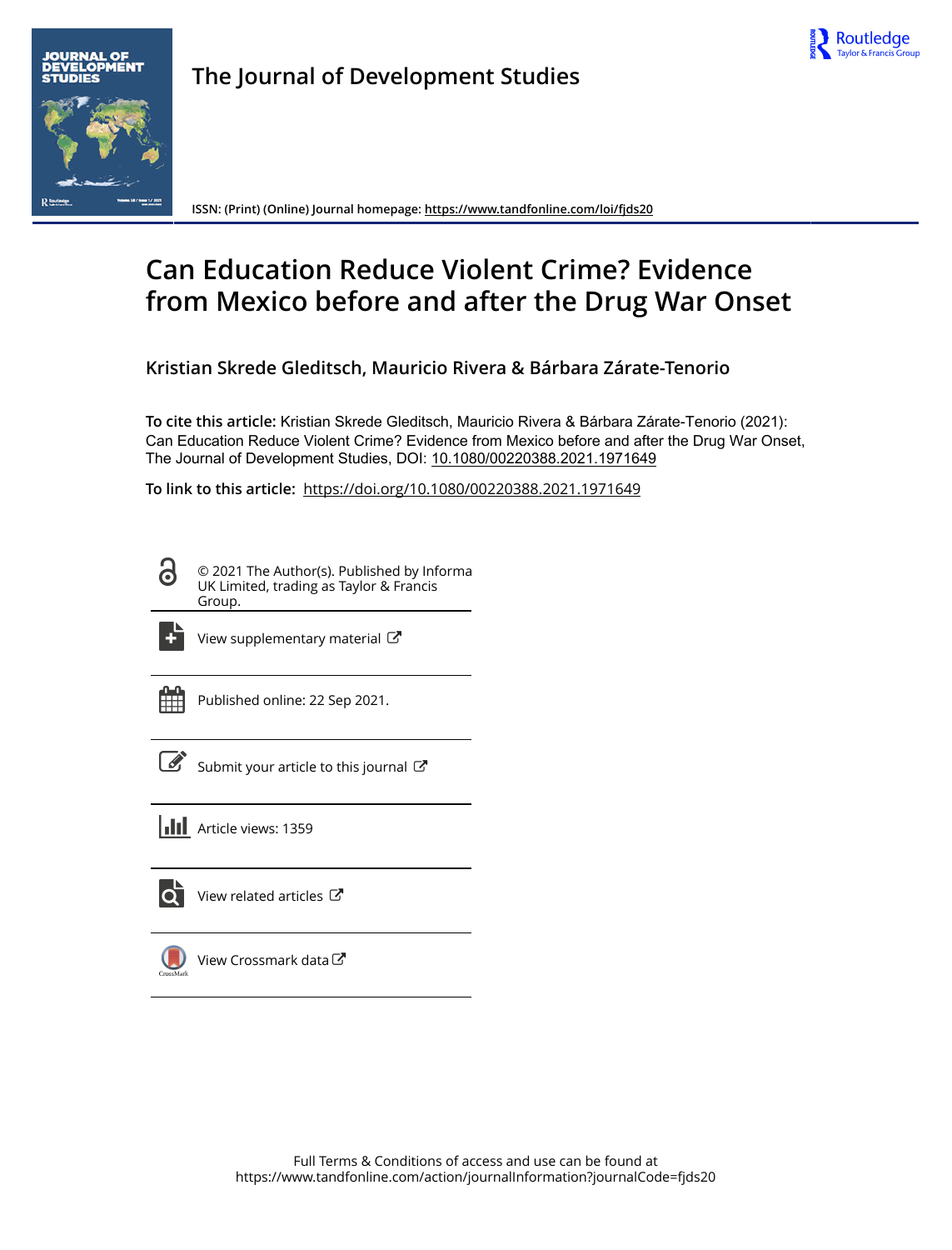Check for updates

# Can Education Reduce Violent Crime? Evidence from Mexico before and after the Drug War Onset

# KRISTI[A](http://orcid.org/0000-0003-1554-2681)N SKREDE GLEDITSCH  $\mathbb{O}^*$ , MAURICIO RIVERA  $\mathbb{O}^{**}$  $\mathbb{O}^{**}$  $\mathbb{O}^{**}$ & BÁRBARA ZÁRATE-TENORIO[†](#page-1-1)

<span id="page-1-1"></span><span id="page-1-0"></span>\*Department of Government, University of Essex, Colchester, UK, \*\*Conditions of Violence and Peace, Peace Research Institute Oslo (PRIO), Oslo, Norway, † NOVA Institute, OsloMet, Oslo, Norway

*(Original version submitted August 2019; final version accepted August 2021)*

ABSTRACT *Existing theories relate higher education to lower crime rates, yet we have limited evidence on the crime-reducing effect of education in developing countries. We contribute to this literature by examining the effect of education on homicide in Mexico, where homicide rates decreased by nearly 55 percent from 1992 to 2007, before the surge of drug-related violence. We argue that a large amount of this reduction followed a compulsory schooling law at the secondary level in 1993, when the government undertook key education reforms to promote development and economic integration. We employ different empirical strategies that combine regression analysis, placebo tests, and an instrumental variable approach, and find that attendance in secondary and tertiary schools has a negative effect on homicide rates before the onset of the Drug War, although the evidence for secondary enrolment is more robust. This effect vanishes after the drug war onset, indicating that school attendance has different effects on different types of criminal activity. These findings suggest that policy makers can reduce crime and traditional forms of interpersonal violence by strengthening the education system.*

**KEYWORDS:** Crime; homicide; education; school enrolment; drug war; Mexico

# **1. Introduction**

<span id="page-1-3"></span>Does education decrease homicide and improve individual security? This is a question with significant policy relevance as many developing countries have suffered from high rates of homicide over the past decades, with profound negative externalities on human and economic development (WB, [2017](#page-14-0)). Moreover, if advances in school attendance lower crime rates, then improving access to education provides a possible avenue to enhance individual security, and a reduction in crime can be an important byproduct of government efforts to expand education.

<span id="page-1-2"></span>Existing theories highlight plausible reasons for why education can decrease crime: school attendance rises the opportunity costs of crime and dissuades participation in criminal activity (e.g. Ehrlich, [1975\)](#page-13-0), it reduces the availability of time to get involved in criminal activity (e.g. Lochner, [2004\)](#page-14-1), and it strengthens informal constraints that prevent potential offenders from committing

© 2021 The Author(s). Published by Informa UK Limited, trading as Taylor & Francis Group.

This is an Open Access article distributed under the terms of the Creative Commons Attribution-NonCommercial-NoDerivatives License (http://creativecommons.org/licenses/by-nc-nd/4.0/), which permits non-commercial re-use, distribution, and reproduction in any medium, provided the original work is properly cited, and is not altered, transformed, or built upon in any way.

*Correspondence Address*: Mauricio Rivera, Conditions of Violence and Peace, Peace Research Institute Oslo (PRIO), Hausmanns Gate 3, Oslo 0186, Norway. Email: mauriv@prio.org

This article has been republished with minor changes. These changes do not impact the academic content of the article. Supplementary Materials are available for this article which can be accessed via the online version of this journal available at <https://doi.org/10.1080/00220388.2021.1971649>.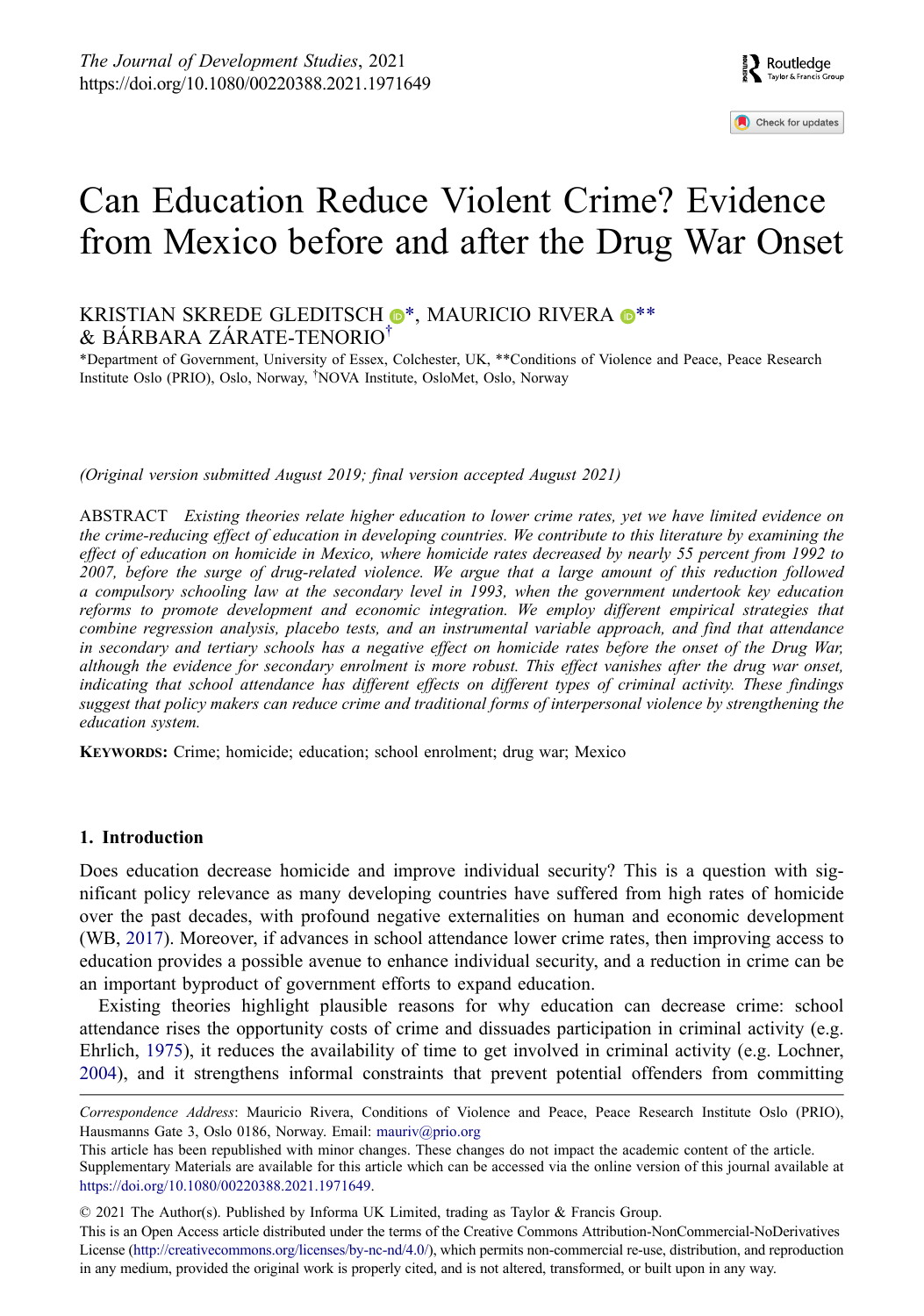<span id="page-2-5"></span><span id="page-2-4"></span>a crime (e.g. Hirschi, [1969](#page-14-2)). Despite the relevance of this literature, however, there is a lack of systematic research on the link between education and crime in developing countries. Previous studies on the subject largely focus on advanced democracies, without considering whether the effects of education policy and schooling on crime also extend to developing countries (e.g. Jacob & Lefgren, [2003;](#page-14-3) Lochner & Moretti, [2004](#page-14-4); Machin, Marie, & Vujić, [2011;](#page-14-5) see also Juaraez, Urdal, & Vadlamannati, [2020](#page-14-6)). The few studies focusing on developing countries show mixed results. Some suggest that education decreases violent crime (e.g. Fajnzylber, Lederman, & Loayza, [2002a;](#page-14-7) Rivera, [2016\)](#page-14-8), while others find no effect (e.g. Fajnzylber, Lederman, & Loayza, [2002b;](#page-14-9) Kim & Pridemore, [2005\)](#page-14-10).

<span id="page-2-6"></span><span id="page-2-3"></span><span id="page-2-2"></span>To examine the effect of education on homicide, we exploit a compulsory schooling law at the secondary level introduced in Mexico in 1993. This law was implemented by the hegemonic oneparty regime to promote development and economic integration, and provides an independent increase in enrolment rates in secondary and tertiary schools not likely to be correlated with other factors influencing homicide. Taking advantage of the raise in education following the reform, we employ different empirical strategies to assess the effect of education on homicide rates. Since the compulsory schooling reform was national and implemented in all Mexican states, our empirical estimates identify the size of the cohort treated by the reform and the growth in the number of secondary schools. This approach strengthens our main results by allowing us to capture exogenous variation over time and across units.

<span id="page-2-1"></span>We show attendance in secondary and tertiary schools has a negative effect on homicide rates, although the results for secondary enrolment are more robust. This effect vanishes after the onset of the drug war, when the quantity and quality of homicide violence dramatically changed as a result of confrontations between drug criminal organisations. Our results suggest that school attendance has different effects on different types of criminal activity. While the expansion of education is important in its own right, the results suggest that policy makers can also expect welfare policies aimed at strengthening the education system to decrease crime (e.g. Eisner, [2015;](#page-13-1) Rivera & Zarate-Tenorio, [2016\)](#page-14-11). Our analysis indicates that strategies outside law enforcement can also have substantial effects on the reduction of crime in late development countries, where there is ample scope for implementing better welfare policies.

## **2. The decline in homicide before the drug war onset**

<span id="page-2-7"></span>The outbreak of the Mexican Drug War has gained considerable attention from academics and policy makers (see Shirk & Wallman, [2015](#page-14-12)). This is not surprising, given the magnitude and brutality of drug-related violence. Moreover, the wave of violence came after Mexico's transition to democracy in 2000 and seems to run counter to common arguments relating democracy to lower crime (e.g. Eisner, [2003\)](#page-13-2). In our view, however, it is rather striking that previous studies largely ignored why violent crime declined sharply before the drug war.

<span id="page-2-0"></span>[Figure 1](#page-3-0) shows time series data for violent crime between 1990 and 2015, as measured by the number of homicides per [1](#page-12-0)00,000 inhabitants.<sup>1</sup> Three aspects stand out. First, homicide rates were very high in the early 1990s, peaking in 1992 at 19 homicides per 100,000 inhabitants, and then fell steadily from 19 to 8.6 between 199[2](#page-12-1) and 2007, a reduction of nearly 55 per cent.<sup>2</sup> Second, the government's war against drug cartels reversed prior advances in individual security, provoking a fast and large growth of violence, which rose to a peak of almost 27 homicides per 100,000 inhabitants in 2010. Third, the average homicide rate during the Mexican Drug War (19.1) is comparable to the average homicide rate in the early 1990s, although there are noticeable differences in the type of violence in these periods. Whereas homicidal violence before the war on drugs tended to result from non-organised interpersonal violence, battles between well-armed criminal groups and/or confrontations with the state security apparatus have figured prominently in the drug war.

There is also significant spatial variation in homicide rates before and after the onset of the Mexican Drug War. [Table A1](#page-15-0) in the Appendix shows the percentage change in homicide rates in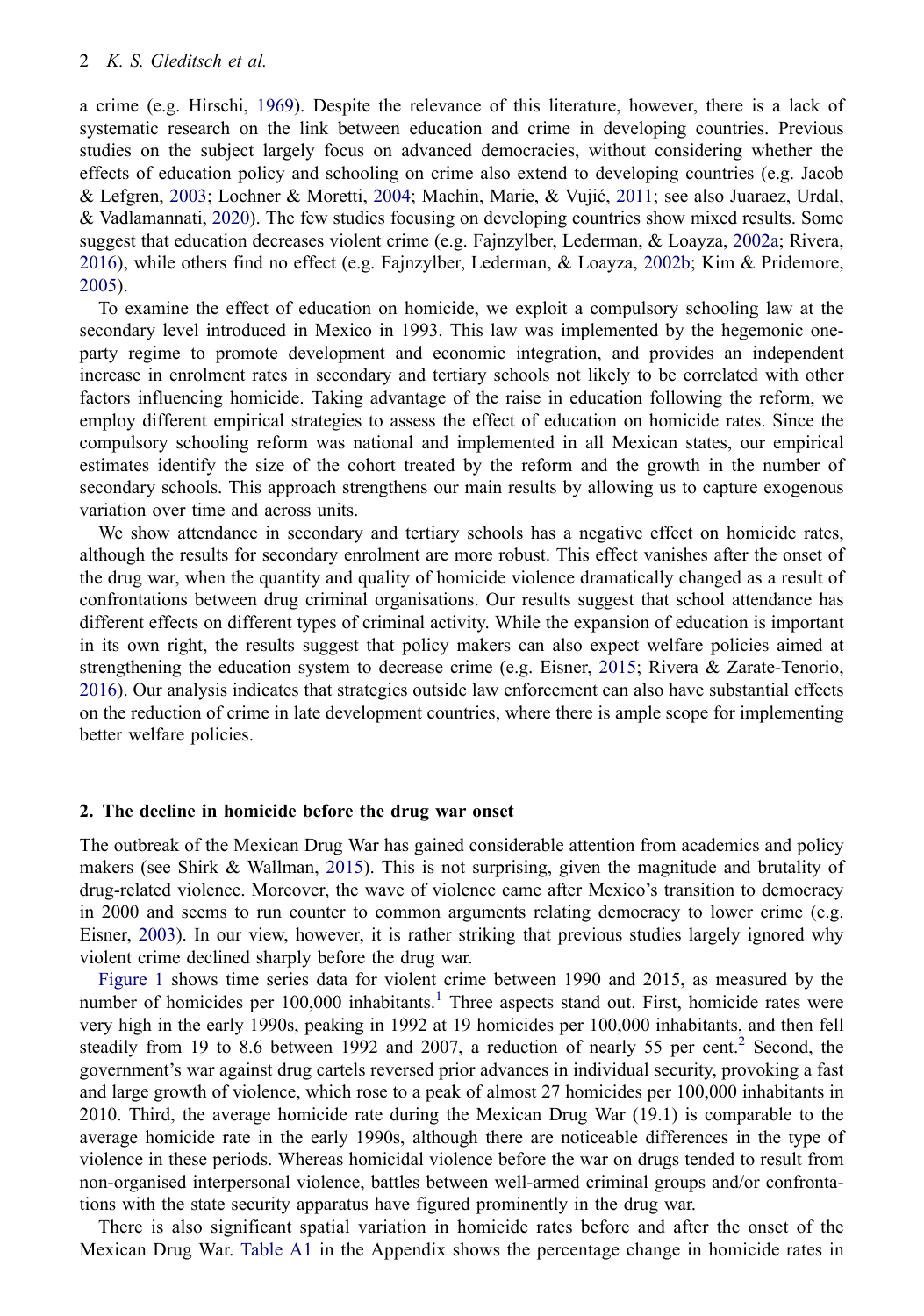

**Figure 1.** Homicide Rate in Mexico, 1990–2014.

<span id="page-3-0"></span>all of Mexico's 31 states and Mexico City from 1992 to 2006, illustrating the magnitude of the homicide decline described above. It demonstrates that the reduction in homicide encompassed the whole country, except Chihuahua – a Northern border state where homicide rates increased 5.4 per cent – and Nuevo León, where a relatively low homicide rate at the outset did not change.

Even more surprising is the scale of the reduction, as half of the states experienced a decline in homicide rates of more than 50 per cent; two thirds of all states experienced a reduction of at least 30 per cent between 1992 and 2006. The rightmost column presents the homicide rate average over the period 2007–2015. Violence has tended to be concentrated in seven states, which account for nearly 54 per cent of all homicides (i.e. Chihuahua, Baja California, Guerrero, Estado de México, Jalisco, Nuevo León, and Sinaloa). These figures show how drug-related violence has been largely confined to a handful of states and not engulfed the entire country, as sometimes implied by descriptions of Mexico as a case of 'state failure' (e.g. Carpenter, [2015](#page-13-3)). In brief, we see divergent trends in homicide within Mexico that resemble the spatial concentration of violence in many countries with ongoing civil wars (Cederman & Gleditsch, [2009\)](#page-13-4).

<span id="page-3-6"></span><span id="page-3-2"></span><span id="page-3-1"></span>Although there is much research on the surge of drug-related violence, existing studies ignore why homicide rates dropped sharply before the Mexican Drug War. The few studies analysing trends in violent crime before the drug war highlight an increase in homicide related due to subnational democratisation (Villarreal, [2002\)](#page-14-13). Others emphasise the growing power of drug cartels in the mid-nineties and link this to a surge in homicide (Chabat, [2002\)](#page-13-5). These studies may help explain why violent crime increased in the 1990s, but overlook the fact that homicide fell before the drug war.

<span id="page-3-5"></span><span id="page-3-4"></span><span id="page-3-3"></span>What thus explains the general and steady decline in homicide before the drug war? Leading theories examine crime as a function of criminal-justice systems and legitimate labour market opportunities (Chalfin & McCrary, [2017\)](#page-13-6). Although we do not dismiss the relevance of these factors, we believe that neither the criminal-justice system nor labour market opportunities can offer a satisfactory explanation for the large, widespread, and sustained decline in homicide before the drug war. Indeed, ineffectiveness and corruption have been persistent and widespread in Mexico's criminal-justice system and are generally considered a main cause of the state's lack of capacity to deter, prosecute, and punish criminal activity (Shirk, [2010\)](#page-14-14). The decline in homicide appears to have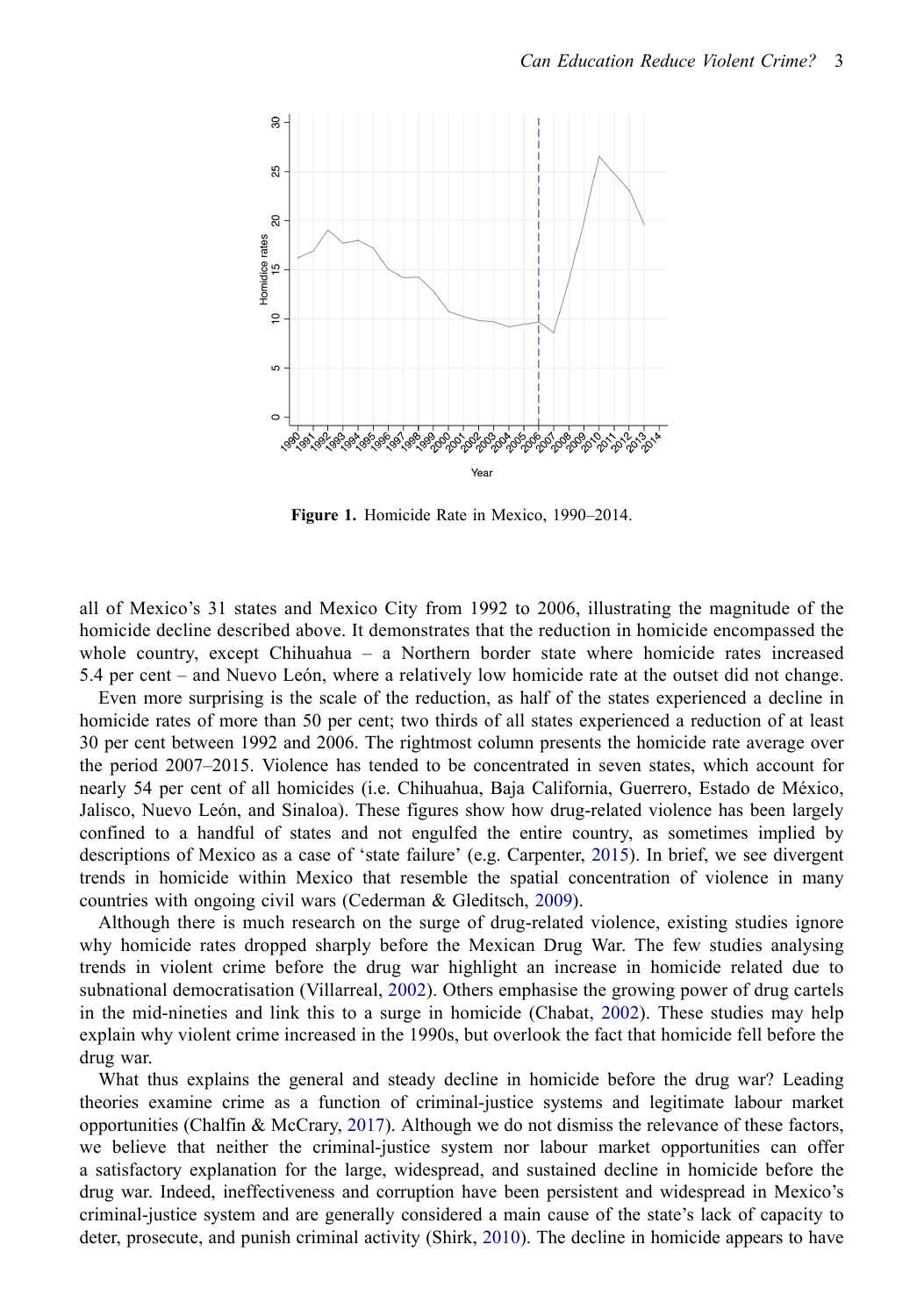taken place in spite of the weakness of the judicial system, suggesting that law enforcement policies cannot account for the large reduction in homicide. Similarly, it seems unlikely that favourable economic conditions could account for such a decline since Mexico experienced economic crises in 1994 and 2001, with severe consequences for employment and sustained low economic growth while homicide rates were falling steadily. In this article, we argue that the homicide decline at least in part can be attributed to the expansion of secondary and tertiary education across the country.

## **3. Education policy under authoritarianism**

The Institutional Revolutionary Party (PRI) established one of the most durable authoritarian regimes in the  $20<sup>th</sup>$  century, holding onto power from 1929 until 2000. Since the origins of the one-party hegemonic regime, education policy aimed at consolidating the post-revolutionary nationalism embraced by the PRI. Drawing on the ideals of the Mexican Revolution, in 1934 President Lázaro Cárdenas amended Article 3 of the Constitution, establishing that public education would be socialist and that the state would take control of basic and teacher education. Although President Manuel Avila Camacho suppressed the socialist character of public education in 1946, education policy continued to be oriented towards strengthening the post-revolutionary ideology and consolidating nationbuilding until the very end of the authoritarian regime. Since the beginning of authoritarianism, moreover, education policy was largely focused on fighting illiteracy and expanding primary education in rural and urban areas (Carranza, [2008\)](#page-13-7). The emphasis on basic education is not surprising, since the education system was ruined at the end of the Revolution and two thirds of the population were illiterate in the 1920s (Moctezuma, [1993\)](#page-14-15).

<span id="page-4-1"></span><span id="page-4-0"></span>Education policy under the PRI produced mixed results. Illiteracy rates declined from 68 per cent to 12 per cent between 1921 and 1990, and enrolment in primary schools increased from 20 per cent to almost 95 per cent over the same period. However, a significant number of students did not complete primary education – the 1990 national census showed that nearly 12 million people started primary school but did not finish.<sup>3</sup> Moreover, by the late 1980s, one third of the population in secondary school age did not have access to secondary education, and two thirds of the population in tertiary school age did not attend tertiary education. Against this context, President Carlos Salinas de Gortari (1988–1994) promoted several reforms intended to raise educational attendance and transform the education system.

Salinas took power after a highly contested presidential election in 1988, when many observers alleged that the PRI engaged in electoral fraud to deny a likely victory for the opposition challenger Cuauhtémoc Cárdenas. The hallmark of the Salinas government was a modernisation project aimed at improving competitiveness and incorporating the country into the international economy. In his 1989 Annual Report, President Salinas stressed his conviction that 'education is an irreplaceable condition for economic and social modernization, it is the sector with the highest priority in the government's duties'. Two years later, Salinas highlighted how better education will mean a more equal distribution of income and will allow taking advantage of the opportunities opened by economic interconnectedness.<sup>[4](#page-12-3)</sup> Consistent with this, the Mexican government increased education expenditures from 3.3 per cent of the GDP in 1988 to 5.2 per cent in 1993. Furthermore, the government undertook major reforms to decentralise the education system and expand secondary and tertiary school attendance. In 1992, the federal government transferred its responsibility over basic and teacher education to subnational governments across the country. [5](#page-12-4) The rationale of the reform was that a highly centralised structure had prevented progress of public education and had enabled the National Union of Educational Workers (SNTE) to gain control over the education system.

A second major reform of the education system came in 1993, when Article 3 of the Constitution was amended to establish that secondary education should be compulsory. This represented a significant change in education policy, as it forced the government to guarantee the supply of educational opportunities for the secondary school aged population across the country. Importantly,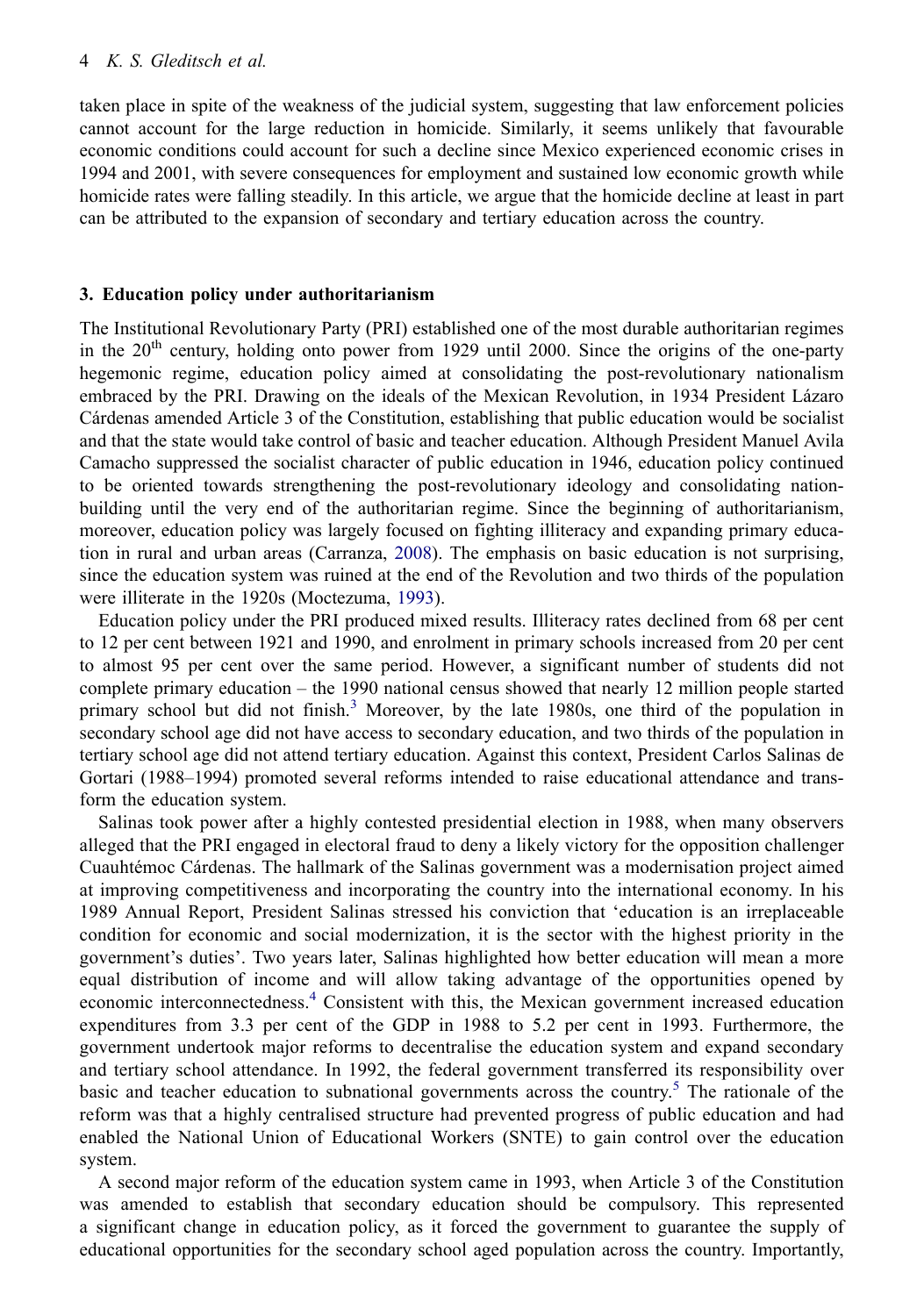

**Figure 2.** Enrolment in secondary and tertiary schools in Mexico, 1990–2015.

<span id="page-5-0"></span>the reform was not purely centred on secondary education but targeted tertiary levels too, since government expected to increase enrolment rates in higher levels of education – most notably tertiary education – by increasing attendance in secondary schools (Moctezuma, [1993](#page-14-15)). Moreover, the education policy introduced by President Salinas was sustained by his successor President Ernesto Zedillo, who helped to deepen and consolidate the modernisation project in the 1990s (Latapí,  $2004$ .<sup>[6](#page-12-5)</sup>

<span id="page-5-1"></span>[Figure 2](#page-5-0) displays time series data for secondary and tertiary school enrolment between 1990 and 2015. It demonstrates how the compulsory schooling reform had a strong positive effect on school attendance in secondary education, rising from 66 per cent in 1992 to 84 per cent in 2000 when the PRI was defeated. It also reveals a very similar pattern for school enrolment in tertiary education, increasing from 29 per cent to 43 per cent over the same period. In absolute terms, the number of students in secondary schools increased from approximately 4,200,000 to 5,300,000 and from 1,800,000 to 2,600,000 in tertiary schools. Note that nearly 50 per cent of the increase in secondary and tertiary school enrolment between 1992 and 2000 is observed immediately in the first three years of the reform.<sup>[7](#page-12-6)</sup>

The reform increased attention to education in general and encouraged tertiary enrolment, but above all it accelerated continuation rates, which increased by 7 percentage points (from 75%-82%) in the years before the reform (1990–1994) and by a 12 percentage points (from 82%-94%) from 1994–1997. Overall, although our data do not extend further back than 1990, [Figure 2](#page-5-0) suggests that the reform increased enrolment in secondary and tertiary schools, and that changes in enrolment rates do not simply reflect prior increasing trends in school enrolment. Indeed, alternative data compiled by UNESCO indicate an actual drop in secondary enrolment during the early 1980s and confirm a plateau in the early 1990s (see the Online Appendix, Figure A1).<sup>8</sup> Importantly, the large and steady expansion of school attendance was also widespread and took place throughout the country (see the Online Appendix, Figures A2-A3).

### **4. Education and crime**

We review in this section the theoretical literature on the education–crime nexus and detail a number of mechanisms through which educational attendance can influence individual decisions with regards to crime: deterrence, incapacitation, and social bonds.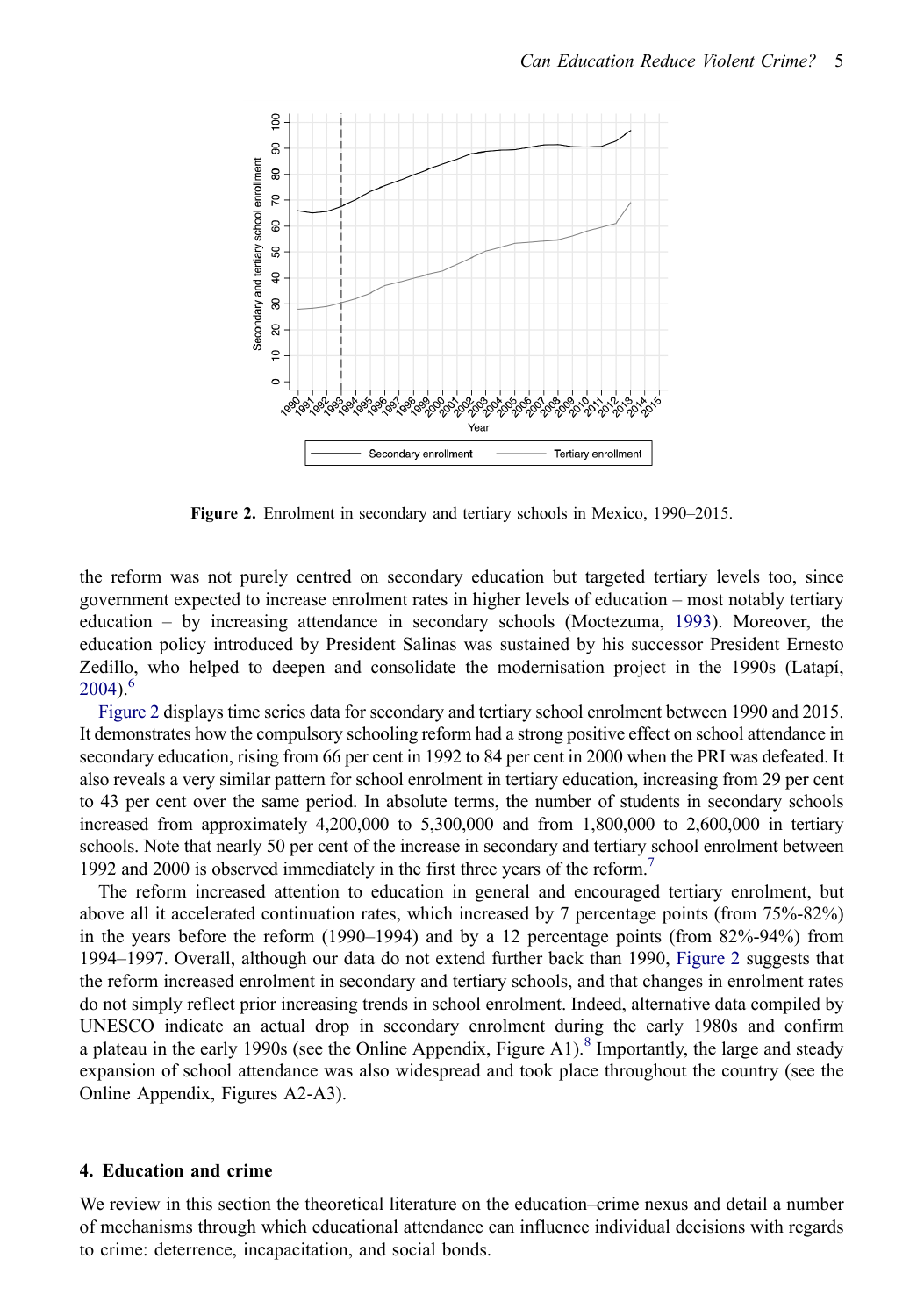#### 6 *K. S. Gleditsch et al.*

<span id="page-6-1"></span>A first mechanism through which education can affect crime is deterrence. Economic theory suggests that criminal behaviour is rational and responds to incentives shaping the expected costs and benefits of crime. Becker's [\(1968](#page-13-8)) economic model proposes a scenario where individuals decide whether to get involved in criminal activities by assessing the potential costs and benefits associated with committing a crime and predicts that crime is more likely when the expected benefits outweigh the expected costs. From this perspective, individual decisions to engage in crime are determined by the utility related to abstaining from crime, the probability of apprehension, and the severity of punishment. A vast literature relates the utility of keeping away from crime to legal wages earned in the labour market, whereby increases in legal wages should lower crime by decreasing the relative benefits of crime (e.g. Ehrlich, [1973\)](#page-13-9).

<span id="page-6-2"></span>Related research emphasises how the expected economic costs associated with less years of education can deter or dissuade individuals from participating in criminal activity. Put differently, the expected economic losses as a result of the lack of education or lower levels of school attendance can help prevent criminal involvement and the commission of crime. Specifically, education can affect individual decisions about crime through its effect on actors' expectations about further returns of schooling, namely lowering the risk of unemployment and increasing future income. Economic theory anticipates that education raises individual patience and risk aversion, because education is expected to improve employment opportunities and higher wages in the legal labour market. Such expectations about the payoffs of education will in turn affect decisions about crime by raising the opportunity costs as well as the utility of abstaining from it (e.g. Ehrlich, [1975;](#page-13-0) Lochner, [2004;](#page-14-1) Lochner & Moretti, [2004](#page-14-4)). This explanation echoes an earlier sociological literature that points to the role of social bonds, suggesting that a commitment to future goals that are related to schooling can help prevent individuals from committing criminal acts (Hirschi, [1969](#page-14-2)).

<span id="page-6-0"></span>Other explanations suggest that education affects crime through incapacitation. Much research points to the role of criminal-judicial systems, suggesting that increasing incarceration rates should lower crime rates. One reason for this is that offenders are taken out of the streets, without opportunity of getting involved and committing further criminal actions while imprisoned (e.g. Barbarino & Mastrobuoni, [2014](#page-13-10); Marvell & Moody, [1994](#page-14-17)). Others argue that schooling can have an incapacitation effect since potential offenders – most notably young actors – spent more time at the school, reducing the available time for engaging in criminal activity (e.g. Hirschi, [1969;](#page-14-2) Jacob  $\&$ Lefgren, [2003\)](#page-14-3). This literature suggests that the probability of participation in criminal activities will be lower for individuals attending school relative to those not enrolled and highlights how states can deter crime by strengthening criminal-judicial institutions (*sticks*) and also contain crime by improving educational attendance (*carrots*).

<span id="page-6-3"></span>A third explanation emphasises how education shapes criminal or deviant behaviour by strengthening individuals' attachment to social norms and social institutions. Following Durkheim's pioneering argument that 'the more weakened the groups to which [the individual] belong, the less he depends on them, the more he consequently depends only on himself and recognizes no other rules of conduct than what are founded on his private interests' (quoted in LaFree, [1998,](#page-14-18) p. 66), social bond theory looks highlights the relevance of informal mechanisms of social control that help prevent deviant behaviour (Hirschi, [1969\)](#page-14-2). From this perspective, individuals do not choose to participate in criminal actions because the expected utility of crime is high, but because social bonds and informal mechanisms of control are weak. To the extent that attachment to other social actors and institutions like parents, schools, and peers contributes to build and strengthen social relationships and conformity with social norms, schooling is expected to generate and consolidate informal constraints on criminal behaviour (e.g. Hirschi, [1969\)](#page-14-2).

The key implication of these theories is that individuals attending school should be less likely to engage in criminal activities relative to those with no access or less education. Although existing explanations focus on the micro-level relationship between education and propensity to engage in crime, the theoretical literature implies aggregate effects of school attendance on the supply of crime. Specifically, these explanations have strong predictive power and can account for the large and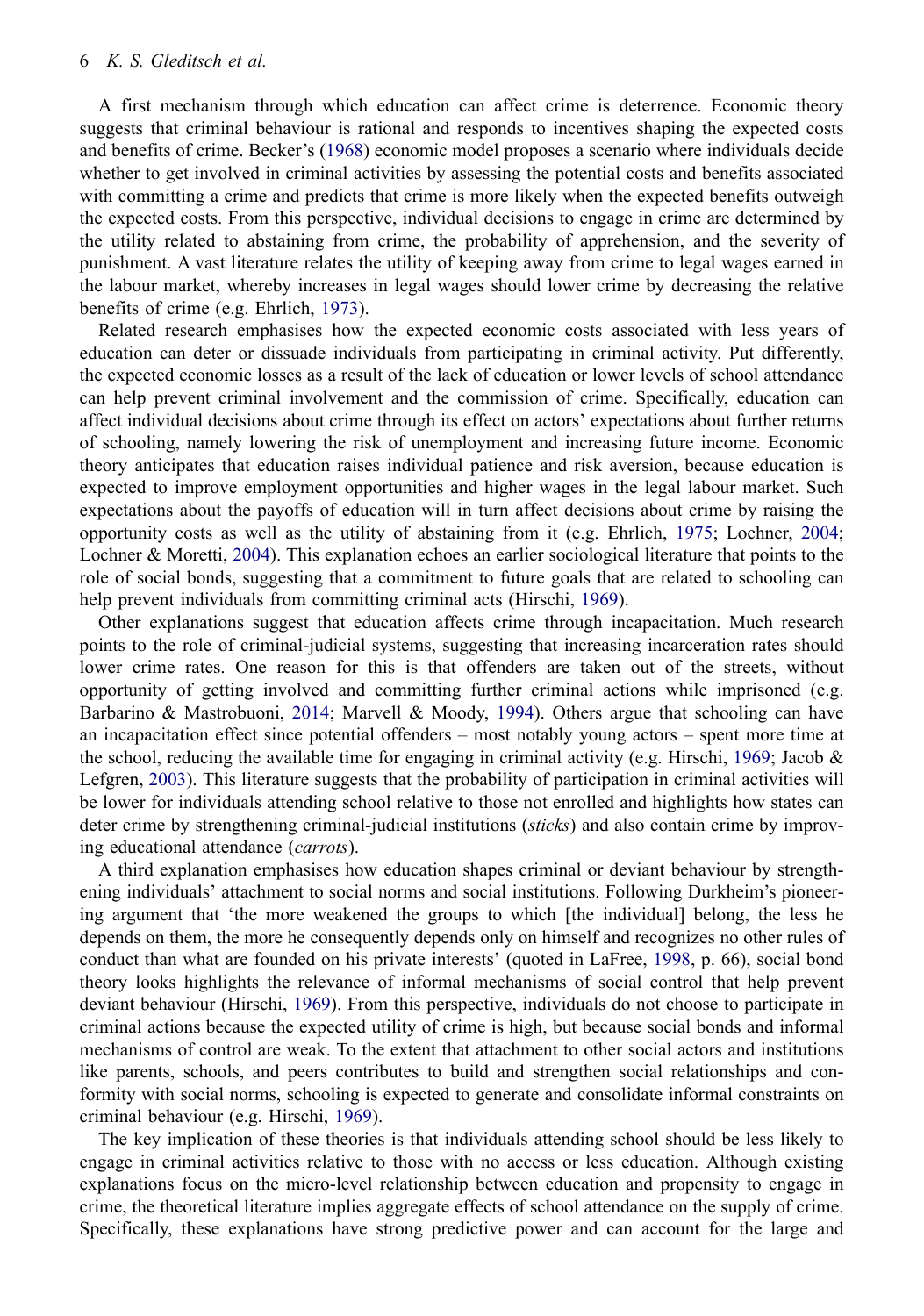sustained decline in violent crime before the Mexican Drug War for two reasons: (a) the profile of actors participating in criminal activity and (b) the age composition of the country's population. First, empirical studies demonstrate that age is among the strongest and most robust correlates of nonviolent and violent crime. Much research shows that adolescents (aged 13–17) and young adults (aged 18–24) are much more likely to engage in deviant behaviour and criminal activities (e.g. Hirschi & Gottfredson, [1983;](#page-14-19) Piquero, Farrington, & Blumstein, [2007\)](#page-14-20), including homicide (e.g. Blumstein & Rosenfeld, [1998;](#page-13-11) Cook & Laub, [1998](#page-13-12)). In fact, the age distribution of crime has been referred as a 'law of nature', suggesting that more youth-dominant populations face the highest risk of crime involvement (Goring 1913, quoted in Hirschi & Gottfredson, [1983](#page-14-19)).

<span id="page-7-5"></span><span id="page-7-4"></span><span id="page-7-0"></span>Second, in 1990 adolescents and young adults represented 17.8 and 21.5 per cent of the total adult population (13 years and above) in Mexico, respectively. This means that nearly 40 per cent of the total adult population fell in the cohort where individuals are most at risk of getting involved in criminal behaviour. It is thus not surprising that nearly one fifth of the total number of homicide victims were distributed among these cohorts in the early nineties (González, Vega, Vega, Muñoz,  $\&$ Cabrera, [2009](#page-14-21)). Since adolescents and young adults aged 18 are also those who enrol in secondary and tertiary schools, and these levels of education substantively increased since 1993, we expect a large negative effect of secondary and tertiary enrolment rates on violent crime before the Mexican Drug War.

<span id="page-7-3"></span>Importantly, we expect no effect of education attendance on homicide rates after the onset of the drug war, largely because the quality and quantity of violence changed dramatically from common forms of interpersonal violence to armed confrontations between criminal organisations (and between criminal organisations and the state) that seek to keep or expand control over drug markets (Shirk  $\&$ Wallman, [2015\)](#page-14-12). Since its outbreak, the Mexican Drug War has embodied deadly battles between relatively small and well-trained groups with a strong weaponry capacity. Unlike traditional forms of interpersonal violence driven by individuals' motives and a given structure of opportunities, drugrelated violence draws on organisational imperatives, where violence emerges from criminal organisations' incentives that are commonly shaped by government law enforcement policies, cocaine seizures in other countries, and availability of arms, among others (e.g. Castillo, Mejia, & Restrepo, [2020;](#page-13-13) Dube, Dube, & García-Ponce, [2013\)](#page-13-14). Since education attendance influences incentives for criminal activity and interpersonal violence and not decisions of criminal organisations shaping trends of drug-related homicides, we anticipate a negative effect of schooling on homicide before the onset of the drug war, but no relationship after outbreak of drug violence. The following hypotheses summarise our argument:

<span id="page-7-2"></span><span id="page-7-1"></span>**H1**: Secondary and tertiary school enrolment will reduce homicide rates before the onset of the drug war.

**H2**: Secondary and tertiary school enrolment have no effect on homicide rates after the onset of the drug war.

# **5. Baseline estimates**

We assess our argument using panel data for Mexico's 31 states and Mexico City over the period 1990–2015, given data availability on school attendance and economic covariates. The state-year is our unit of analysis because most of our data are available only at the state-level as the lowest level of aggregation. We hasten to note that there may be considerable variation in crime rates across the municipalities within states. However, since aggregation to higher levels will tend to decrease variation and may average over divergent trends over lower-level units, this would be more likely to obscure relationship than to generate spurious findings.

We measure violent crime using homicide rates per 100,000 inhabitants, using data from the National Institute of Statistics and Geography (INEGI) and the National Population Council  $(CONapo)<sup>9</sup>$  Our key independent variables are educational attendance in secondary and tertiary public schools, based on data from the Secretary of Public Education (SEP). We measure secondary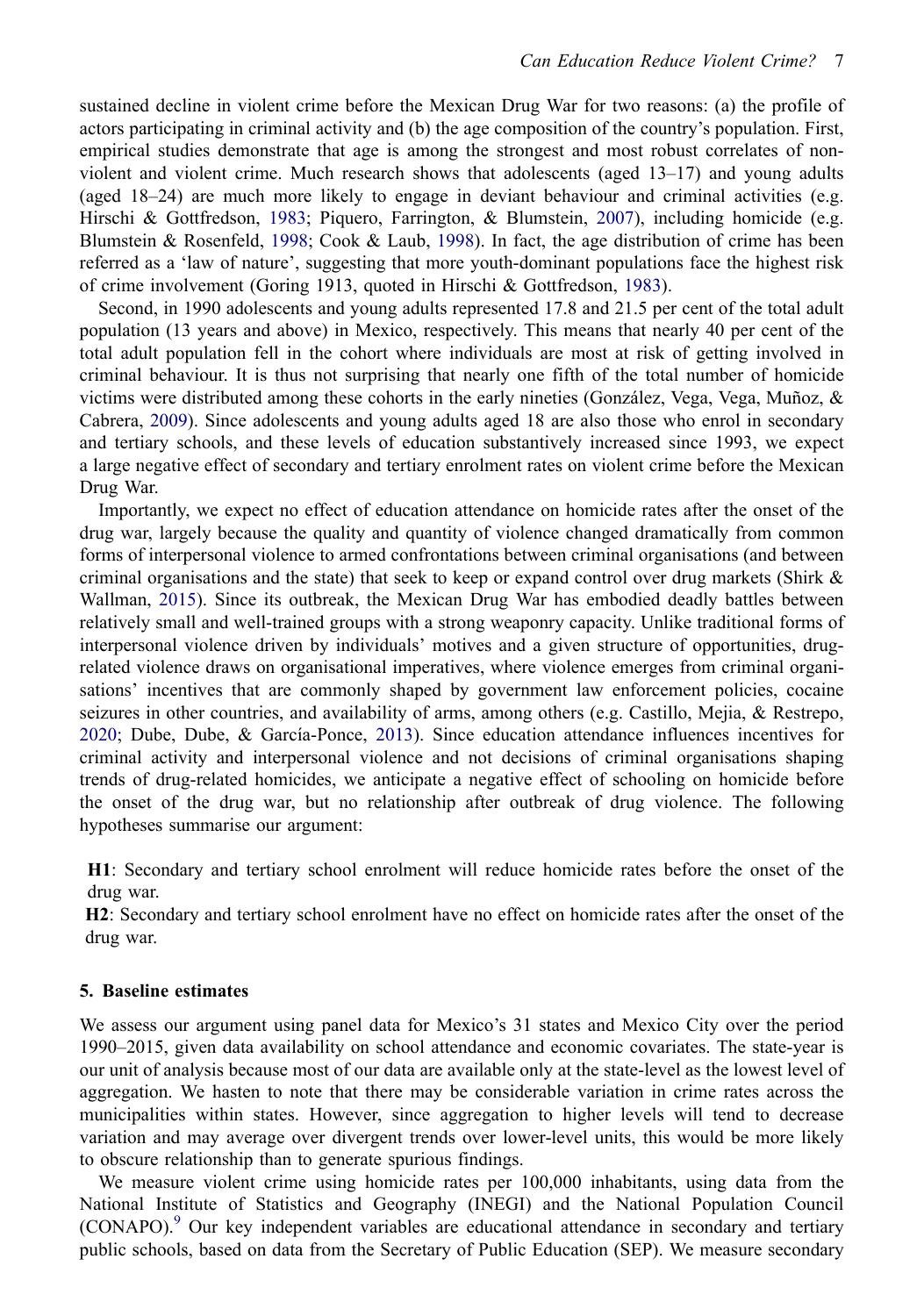<span id="page-8-0"></span>

|                     | Pre and post drug war onset |            | Pre drug war onset |            | Post drug war onset |            |
|---------------------|-----------------------------|------------|--------------------|------------|---------------------|------------|
|                     |                             | 2          | 3                  | 4          | 5                   | 6          |
| Secondary enrolment | $-0.250*$                   |            | $-0.192+$          |            | 0.249               |            |
|                     | (0.101)                     |            | (0.112)            |            | (0.366)             |            |
| Tertiary enrolment  |                             | $-0.309+$  |                    | $-0.133$   |                     | $-0.185$   |
|                     |                             | (0.159)    |                    | (0.146)    |                     | (0.302)    |
| Ln GDP pc           | 7.077                       | $9.276+$   | 3.056              | 4.812      | $-27.169$           | $-25.653$  |
|                     | (4.794)                     | (5.104)    | (5.995)            | (5.927)    | (19.586)            | (18.798)   |
| Economic growth     | $-5.637$                    | $-8.001$   | 0.745              | $-1.947$   | 10.763              | 9.961      |
|                     | (7.712)                     | (7.937)    | (5.818)            | (5.763)    | (16.600)            | (15.927)   |
| Urban population    | $-0.000$                    | $-0.000$   | $-0.000*$          | $-0.000*$  | 0.000               | 0.000      |
|                     | (0.000)                     | (0.000)    | (0.000)            | (0.000)    | (0.000)             | (0.000)    |
| Youth bulges        | $-1.607+$                   | $-1.554$   | $-1.246$           | $-1.334$   | 0.004               | $-0.627$   |
|                     | (0.917)                     | (0.967)    | (0.852)            | (0.881)    | (1.768)             | (2.063)    |
| Democracy           | $-0.745$                    | $-1.542$   | $2.424*$           | $2.074+$   | $-3.058$            | $-3.622$   |
|                     | (1.341)                     | (1.105)    | (1.154)            | (1.092)    | (2.988)             | (2.943)    |
| Constant            | 1.874                       | $-27.792$  | 31.617             | 3.486      | 301.213             | 339.009    |
|                     | (63.781)                    | (67.389)   | (86.560)           | (83.495)   | (224.716)           | (243.221)  |
| $R^2$               | 0.257                       | 0.258      | 0.521              | 0.509      | 0.231               | 0.230      |
| Unit and year FE    | <b>YES</b>                  | <b>YES</b> | <b>YES</b>         | <b>YES</b> | <b>YES</b>          | <b>YES</b> |
| No. of groups       | 32                          | 32         | 32                 | 32         | 32                  | 32         |
| Observations        | 800                         | 800        | 512                | 512        | 288                 | 288        |

**Table 1.** Two-way fixed effects estimates of homicide rates

Clustered Standard Errors by state in parentheses. FE not shown.

\*\*\*  $p < 0.001$ ; \*\*  $p < 0.01$ ; \*  $p < 0.05$ ;  $p < 0.10$ .

enrolment dividing the total number of students that attend secondary public schools by the total population of the 13–15 years old cohort. Similarly, we estimate tertiary enrolment dividing the total number of students in tertiary public schools by the total population of the 16–18 years old cohort. We detail the data and report descriptive statistics in [Tables A2–A3](#page-15-1) in the Appendix.

[Table 1](#page-8-0) reports results of OLS estimates of homicide rates for all Mexican states. We control for GDP per capita (logged), economic growth, urban population (logged), youth bulges, and democracy. All estimates include unit and year fixed effects to control for unobserved state characteristics and other factors like income inequality and police capacity that move slowly across time, and we do not include in the estimates due to the lack of data availability. Models 1–2 present results for the 1990– 2015 period; we do not include secondary and tertiary school enrolment simultaneously given the high correlation between them (.85). Then we report different models for the periods *before* and *after*  the drug war onset, allowing us to assess different effects of education attendance on different forms of homicide (Models 3–6). This approach is similar to estimating an interaction between the time period and school attendance since the year fixed effects subsume the time period constituent term, at the same time it considers that the effect of the other covariates differs *before* and *after* the drug war onset. To be clear, the Mexican Drug War officially started on December 2006, but the rise of criminal violence took place until 2008. In fact, 2007 has been the least violent year since 1990, thereby we first consider the 1990–2007 period in Models 3–4.

The coefficients for secondary and tertiary school enrolment are negative and statistically significant when we consider the period 1990–2015. Consistent with our hypotheses, however, Models 3–6 show that the crime-reducing effect of education only holds for secondary school enrolment in the period before the drug war onset, as the coefficient for secondary schooling is statistically significant at conventional levels in Model  $3<sup>10</sup>$  Substantively, the results show that a one standard deviation increase in secondary school enrolment, which corresponds to 12 percentage points, reduces homicides rates by 2.3. Considering that school enrolment in the pre-drug war period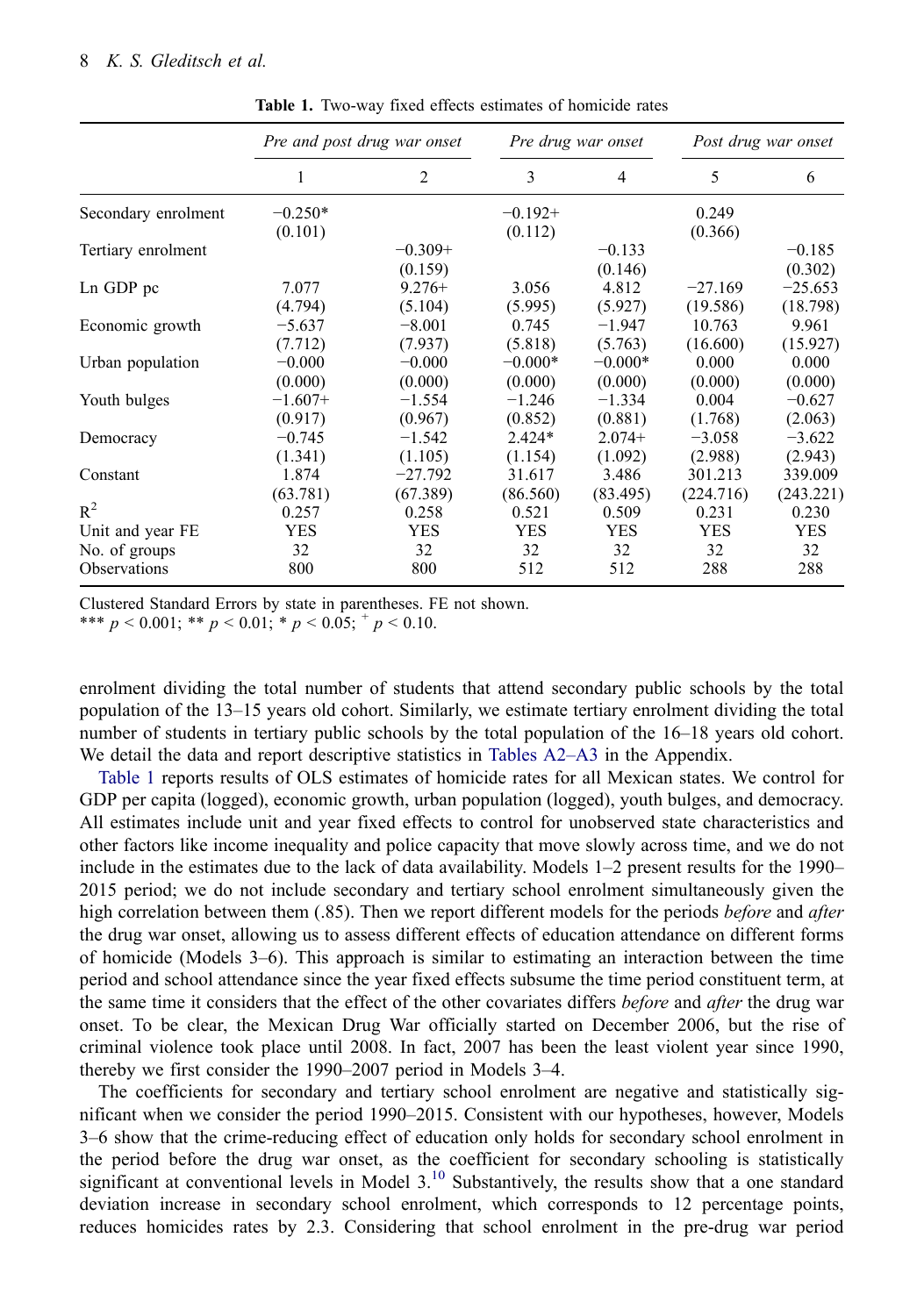increased from 67 to approximately 90, the reduction in homicide rates corresponds to approximately 5 homicides per 100,000 inhabitants. This reduction is substantive considering that homicide rates went from 16 to 9 in the same period. In turn, the coefficient for tertiary schooling is negative as expected but loses its significance in Models 4 and 6, when we break the sample before and after the drug war onset. A plausible explanation for this non-finding is that the education reform caused a rapid and substantial increase in secondary school enrolment but the parallel positive effect of the reform on tertiary education was not immediate, and thus the impact of tertiary schooling on homicide is unlikely to be seen once we break the sample and consider the period 1990–2007.

Overall, the results from [Table 1](#page-8-0) are consistent with our claim that school attendance is more likely to influence individuals' incentives for crime and interpersonal violence, instead of drug-related homicides that tend to follow the organisational incentives of drug cartels. Finally, we anticipated a homicide decline as a consequence of increasing enrolment in secondary and tertiary schools, drawing on extensive evidence that adolescents and young adults are much more likely to participate in non-violent and violent crime and considering the age composition structure of Mexico in the early 1990s. The models reported above provide support for this argument, however, if our argument is correct, we should not expect a relationship between primary school enrolment and homicide rates. This simple placebo test yields additional support for our argument since we find that higher primary school enrolment does not predict to lower homicide rates (see Model 2, [Table A5](#page-17-0) in the Appendix).

## **6. IV estimates**

The previous analyses provide suggestive evidence of a pacifying effect of education, but the potential endogenous relationship remains a challenge in establishing the homicide-reducing effect of education. In the remainder we only focus on the 1990–2007 period, as we found strong evidence that the school enrolment does not affect homicide after drug war onset, when the logic of violence changed as a result of inter-cartel competition.

Decisions about schooling may be related to unobserved characteristics that affect decisions about participation in criminal activities. Moreover, governments in high crime contexts are likely to allocate more resources to the criminal-justice system and this may lead to a reduction in education expenditures, yielding a spurious correlation between schooling and crime. We address this challenge using an instrumental variable approach. Because the compulsory schooling reform was national and implemented in all states the same year and there is no variation across units, we exploit a different source of variation across units and over time, identifying the cumulative proportion of the population that was treated by the reform over time and the growth in secondary schools that took place after the reform. Specifically, we identify the cumulative share of male individuals in each state who were treated by the reform by measuring the share of male individuals who are 16 years old or older in each year, and who were 15 years old or younger in 1993. We consider that the size of the treated cohort by the reform provides sufficient exogenous variation and meets the relevance and exclusion restrictions. It affects school enrolment because the size of the identified cohort was the main target of the reform that made secondary school compulsory. Similarly, the introduction of the reform aimed at a specific group of the youth population provides strong theoretical reasons to believe that the size of the treated cohort affected homicide rates only through school enrolment.

We also include the number of secondary schools in each state. Although it is unlikely that school investment was randomly allocated after the reform, one could question whether previous decisions regarding school infrastructure were determined by homicide rates, either because the government could have attempted to reduce crime by improving the education or because high crime contexts could have dissuaded the government from building new schooling infrastructure.<sup>[11](#page-12-10)</sup> However, descriptive evidence at the state-level suggests that policy decisions about schooling infrastructure were not determined by pre-existing homicide (see the Online Appendix, Figures A4-A5). We thus exploit the fact that the education reform positively affected infrastructure of secondary schools, while educational infrastructure was unrelated with previous homicide rates.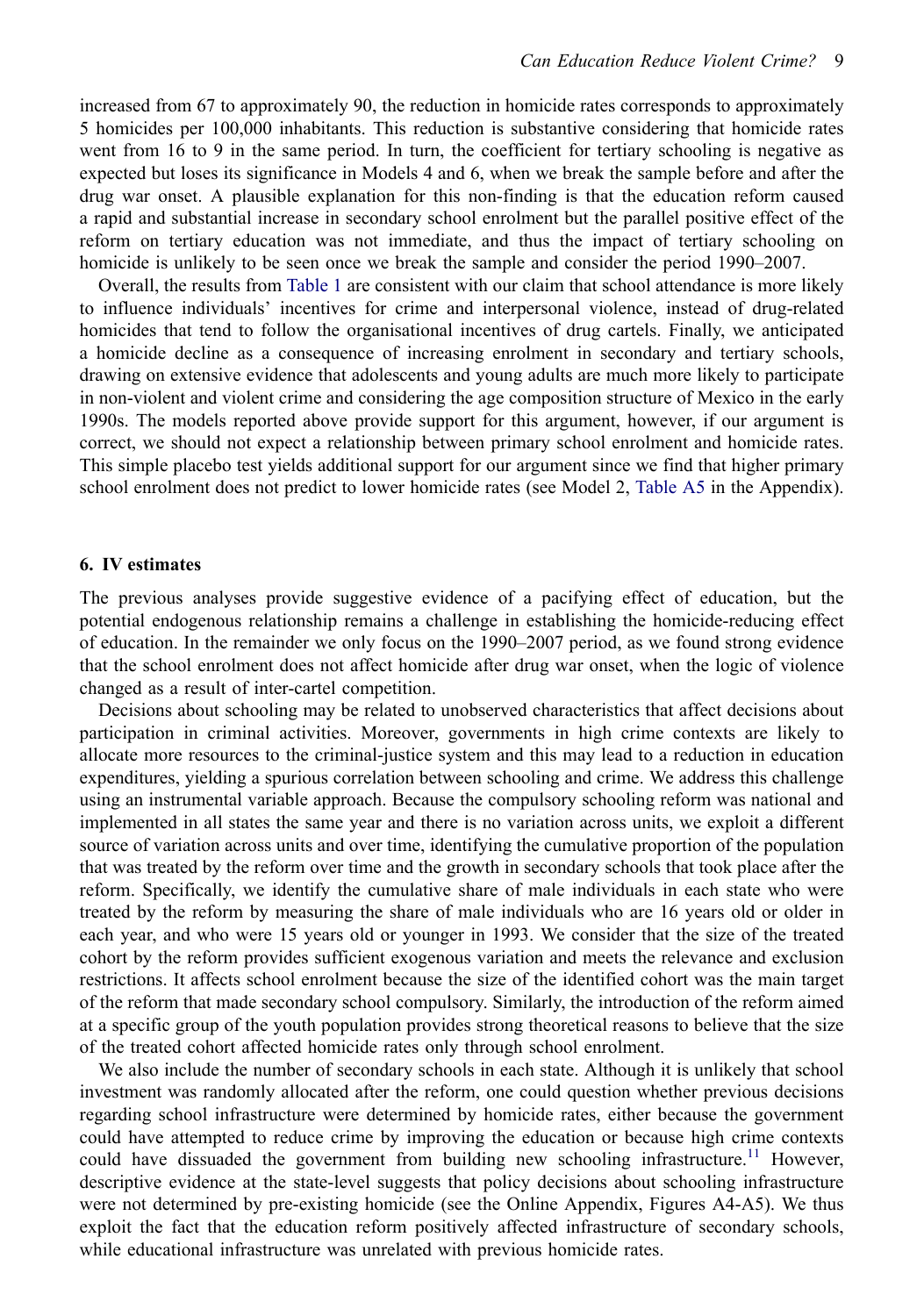<span id="page-10-0"></span>

|                                    | 1.1         | 1.2         | 2.1         | 2.2         | 3.1         | 3.2         |
|------------------------------------|-------------|-------------|-------------|-------------|-------------|-------------|
|                                    | First-      | Second-     | First-      | Second-     | First-      | Second-     |
|                                    | Stage       | stage       | stage       | stage       | stage       | stage       |
|                                    | Secondary   | Homicide    | Tertiary    | Homicide    | Tertiary    | Homicide    |
|                                    | enrolment   | rates       | enrolment   | rates       | enrolment   | rates       |
| Treated cohort                     | 57.662***   |             | 84.034***   |             | 57.170***   |             |
|                                    | (8.903)     |             | (6.428)     |             | (8.696)     |             |
| Schools (secondary)                | $0.027***$  |             |             |             | $0.027***$  |             |
|                                    | (0.002)     |             |             |             | (0.002)     |             |
| Schools (tertiary)                 |             |             | $0.021***$  |             |             |             |
|                                    |             |             | (0.002)     |             |             |             |
| Secondary enrolment                |             | $-0.553***$ |             |             |             | $-0.588***$ |
|                                    |             | (0.062)     |             |             |             | (0.066)     |
| Tertiary enrolment                 |             |             |             | $-0.485***$ |             |             |
|                                    |             |             |             | (0.070)     |             |             |
| Ln GDP pc                          | $-3.502$    | 1.534       | $3.739+$    | 6.830*      | $-3.469$    | 1.933       |
|                                    | (2.401)     | (3.092)     | (2.081)     | (3.076)     | (2.434)     | (3.129)     |
| Economic growth                    | $-0.744$    | $-1.348$    | $-4.264$    | $-2.924$    | $-0.742$    | $-1.483$    |
|                                    | (3.390)     | (3.796)     | (2.792)     | (3.559)     | (3.396)     | (3.847)     |
| Urban population                   | $-0.000***$ | $-0.000***$ | $-0.000***$ | $-0.000***$ | $-0.000***$ | $-0.000***$ |
|                                    | (0.000)     | (0.000)     | (0.000)     | (0.000)     | (0.000)     | (0.000)     |
| Youth bulges                       | $-0.811**$  | $-0.720**$  | $-0.153$    | $-0.291$    | $-0.815**$  | $-0.700**$  |
|                                    | (0.298)     | (0.259)     | (0.252)     | (0.264)     | (0.293)     | (0.260)     |
| Democracy                          | 1.418*      | 2.369***    | $-0.478$    | $1.108+$    | 1.418*      | 2.390***    |
|                                    | (0.607)     | (0.645)     | (0.487)     | (0.637)     | (0.607)     | (0.653)     |
| <b>HCI</b>                         |             |             |             |             | 0.039       | $0.429 +$   |
|                                    |             |             |             |             | (0.226)     | (0.222)     |
| Constant                           | 137.469***  | 54.508      | $-3.725$    | $-43.480$   | 137.033***  | 49.228      |
|                                    | (33.253)    | (42.696)    | (29.480)    | (39.943)    | (33.854)    | (43.252)    |
| $R^2$                              |             | 0.820       |             | 0.818       |             | 0.817       |
| F-statistic                        |             | 68.703      |             | 63.682      |             | 67.750      |
| Kleibergen-Paap rk LM<br>statistic |             | 70.267      |             | 74.731      |             | 83.311      |
| $\chi^2$ p-value                   |             | 0.000       |             | 0.000       |             | 0.000       |
| Hansen J statistic                 |             | 0.274       |             | 20.707      |             | 0.757       |
| $\chi^2$ p-value                   |             | 0.601       |             | 0.000       |             | 0.384       |
| Unit FE                            |             | Yes         |             | Yes         |             | Yes         |
| No. of groups                      |             | 32          |             | 32          |             | 32          |
| Observations                       |             | 512         |             | 512         |             | 512         |
|                                    |             |             |             |             |             |             |

**Table 2.** IV estimates of homicide rates

Unit fixed effects not shown. \*\*\*  $p < 0.001$ ; \*\*  $p < 0.01$ ; \*  $p < 0.05$ ; \*  $p < 0.10$ .

[Table 2](#page-10-0) reports results from our IV estimates, considering the period before the drug war onset. Models include unit fixed effects and exclude year fixed effects since one of our instruments – treated cohort – incorporates the year effect.<sup>[12](#page-12-11)</sup> The first-stage results across models show that our instruments have the expected positive effect on enrolment rates; the reduced form models indicate that the instruments are negatively correlated with homicide rates, except for tertiary schools (see the Appendix, [Table A4\)](#page-16-0). Turning to the second-stage results, the coefficient for secondary school enrolment in Model 1.2 is negative and statistically significant, yielding additional support for our argument. The underidentification test from the Kleibergen-Paap LM statistic indicates that the instruments are relevant, and we cannot reject the null hypothesis that the overidentifying restrictions are valid for secondary school enrolment, based on the Hansen J statistic. Substantively, Model 1.2 suggests that a one standard deviation increase in secondary school enrolment reduces homicide rates by 6. This effect is substantively large if we consider that homicides rates declined by 9 homicides per 100,000 between 1992 and 2007. Although the coefficient of tertiary school enrolment is negative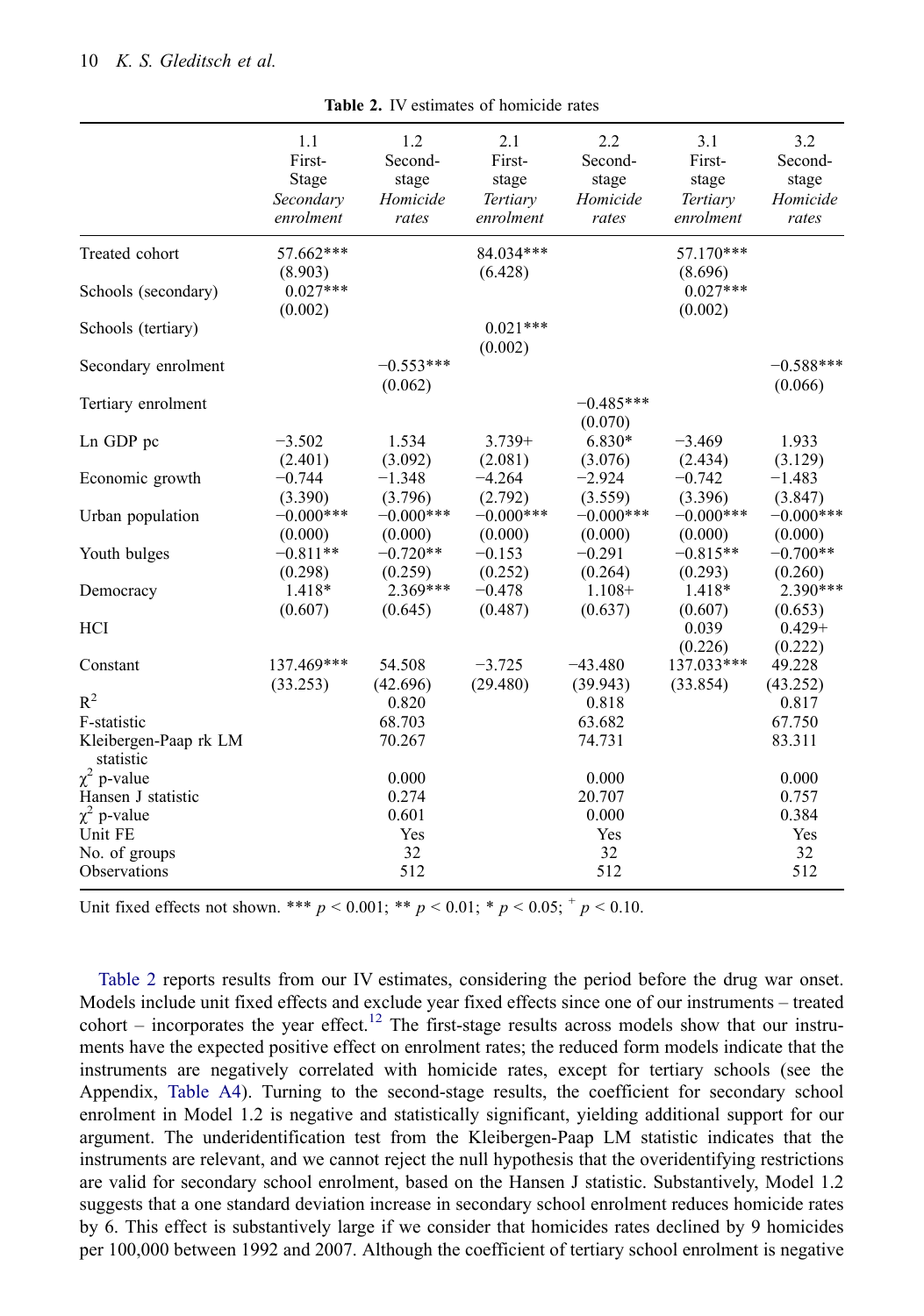and significant and the instrument is relevant based on the underidentification test, the Hansen J statistic suggests that we can reject the null hypothesis that the overidentifying restrictions are valid for tertiary school enrolment.

In the remainder we consider alternative explanations and perform sensitivity analyses reported in Models 3.1 and 3.2. We only focus on secondary school enrolment since we cannot confirm the validity of the overidentifying restrictions for tertiary school enrolment (see Model 2.2). First, the administration of President Salinas undertook a large-scale poverty relief programme (PRONASOL) aimed at improving public goods provision and social development. Although PRONASOL was only in effect during the Salinas' administration (1989–1994), it could be argued that this poverty relief programme may have reduced homicide rates in the medium-term due to its effects on social welfare. We disagree since there is evidence that PRONASOL had very limited effects on poverty and social welfare, largely because the government used PRONASOL to provide benefit to local supporters and this undermined the efficiency of the programme in reducing poverty: PRONASOL improved provision of basic services only marginally and did not reduce poverty as measured by premature infant deaths (Díaz-Cayeros, Estevez, & Magaloni, [2016](#page-13-15)).

<span id="page-11-1"></span><span id="page-11-0"></span>Second, Canada, Mexico, and the United States launched the North American Free Trade Agreement (NAFTA) in 1994. NAFTA was the hallmark of the modernisation project under Salinas, and it was expected to promote development and improve economic conditions. It may be thus argued that NAFTA influenced homicide rates indirectly via its effect on economic development and social welfare. Without disregarding this potential effect, we believe that the general decline in homicide cannot be attributed to greater intra-regional commerce since previous studies reveal strong clustered patterns; that is, NAFTA tended to improve economic development in Northern states, but not the poorer South (Esquivel, Lederman, Messmacher, & Villoro, [2002](#page-13-16)). In an attempt to rule out potential bias in the estimates reported above, in Models 3.1–3.2 we include the human capital index (HCI), which helps capture potential indirect effects of PRONASOL and NAFTA on homicide reduction.<sup>[13](#page-12-12)</sup> As seen in Model 3.2, the sign and size of the coefficient for secondary school enrolment is very similar than the coefficient from Model 1.2, and the results for the underidentification test and the Hansen J statistic behave as expected, suggesting that our findings do not merely reflect the implementation of an extensive anti-poverty programme before the education reform. Importantly, these estimations did not alter the substance of our results for secondary enrolment. [Tables A\(5–6\)](#page-17-0) in the Appendix show further robustness tests, controlling for specific time-trends and including falsification test to show that our instruments do not predict other outcomes such as the human development index, democracy, and economic growth. These results strengthen our confidence that the instrument is not simply correlated with other unmeasured features likely to affect homicide rates, as well as that primary enrolment rate does not predict to lower homicide rates.

# **7. Conclusion**

Existing research highlights plausible reasons for why education decreases crime, and our results offer consistent evidence of a sizeable negative effect of schooling on homicide. The literature proposes different channels through which schooling reduces crime and investigating the specific mechanisms in more detail deserves more attention in future research. However, our findings have important policy implications as education policies can have a pacifying effect by expanding access to education. Our strategy to focus on the 1993 compulsory schooling law at the secondary level allows us to have greater confidence in the causal identification. The educational reform was introduced by the authoritarian government to increase international competitiveness but turned out to have important side-effects on homicide. Therefore, this study provides a justification for strategies that seek to target crime through investment in education, especially in developing countries where educational systems are weakly developed, but even limited amounts of physical capital can go a long way in improving education when the cost of human labour is relatively low.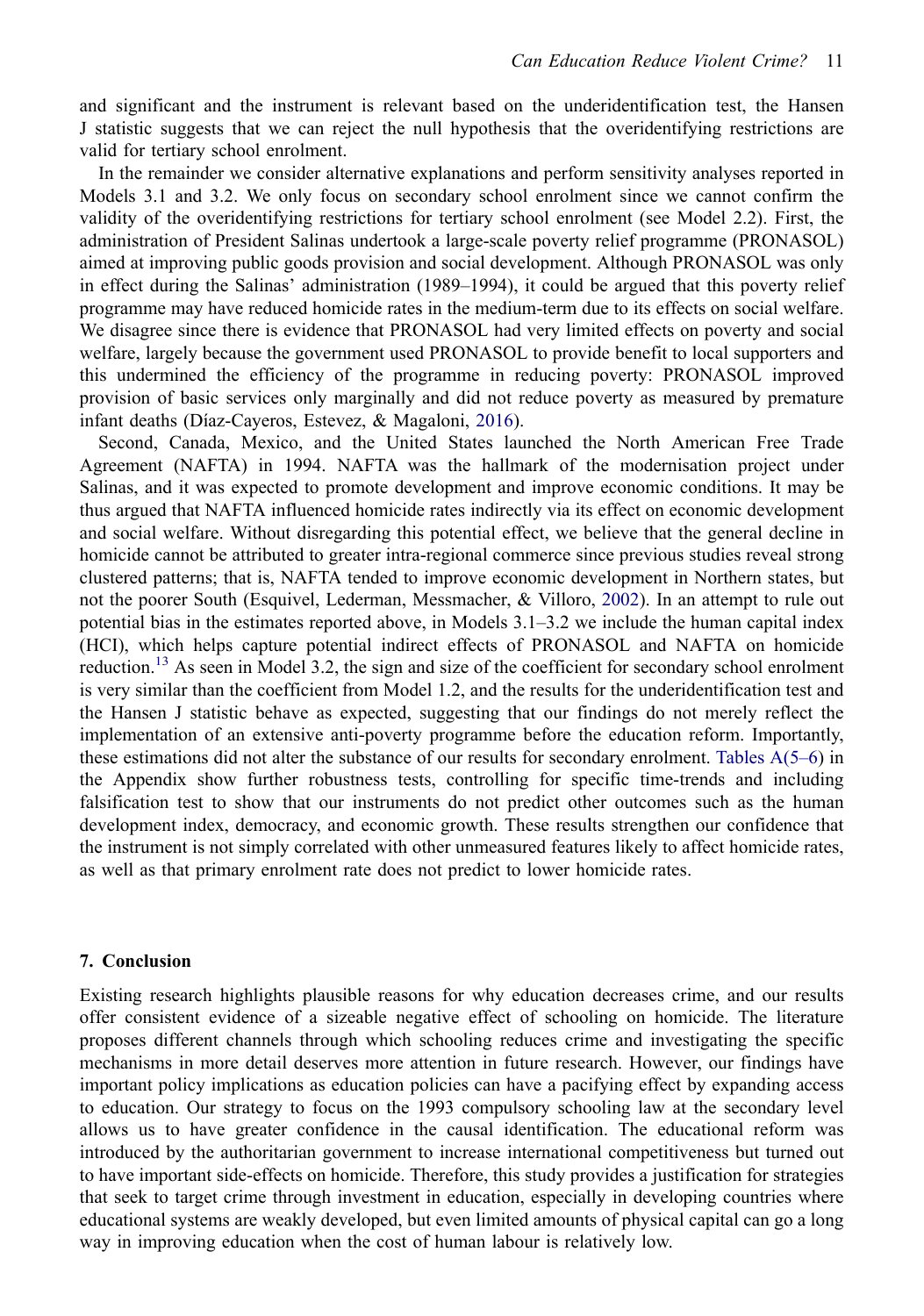#### 12 *K. S. Gleditsch et al.*

<span id="page-12-13"></span>Whereas much research emphasises the private returns of education to individuals, this study reveals evidence that education not only improves human capital with substantive private returns, but also brings large social benefits by reducing the aggregate supply of crime and strengthening individual security. More broadly, our results support existing studies underlining the social returns and nonproduction benefits of education policies (e.g. Dinçer, Kaushal, & Grossman, [2014](#page-13-17); Jetter & Parmeter, [2018](#page-14-22)). These findings also challenge so-called *mano dura* or heavy-handed approaches to crime that are linked to human rights violations in many new democracies, and instead point to the relevance of non-coercive or 'soft' responses to public insecurity that can outperform heavy-handed policies.

This article draws attention to an important long-term trend of declining violent crime prior to the Mexican Drug War, which has received little attention despite the substantial magnitude of the decline, and our evidence suggests that the expansion of education is an important force behind this. Some may argue that this is of limited relevance for practical measures to contain the current drug-related violence, especially if the previous reform has already realised many of the large gains that can be expected from education. But to paraphrase the UK New Labour slogan, efforts to be tough on crime alone may be of limited value without also devoting attention to the likely causes of crime and long-term influences. The challenges of the drug war will certainly require strengthening the state security apparatus and improving the judicial system, but the long-term impact of advances in education suggests a more favourable future outlook with regards to the problem of homicide and violent crime than what is suggested in many discussions focusing exclusively on drug-related violence in Mexico.

#### **Notes**

- <span id="page-12-0"></span>1. We lack available data to report trends in other types of crime such as robbery, theft, and assault, but homicide is the most reliable and accurate measure of violent crime (e.g. Cook & Laub, [1998\)](#page-13-12).
- <span id="page-12-1"></span>2. Longer time-series data on homicide from the Instituto Nacional de Estadística, Geografía e Informática (INEGI) show a dramatic decline from rates above 60 per 100k in the 1940s to 10 in the early 200s. See [http://www.mexicomaxico.org/](http://www.mexicomaxico.org/Voto/Homicidios100M.htm)  [Voto/Homicidios100M.htm](http://www.mexicomaxico.org/Voto/Homicidios100M.htm)
- <span id="page-12-2"></span>3. See <https://www.sep.gob.mx/work/models/sep1/Resource/b490561c-5c33-4254-ad1c-aad33765928a/07104.pdf>
- <span id="page-12-3"></span>4. See <http://www.diputados.gob.mx/sedia/sia/re/RE-ISS-09-06-17.pdf>
- <span id="page-12-4"></span>5. The reform also included changes in curricular laws and teachers' wages and capacitation.
- <span id="page-12-5"></span>6. Zedillo was Secretary of Education under the Salinas government and played an important role in designing and implementing several reforms during the previous administration.
- <span id="page-12-6"></span>7. There are several possible reasons for why we also see an increase in school enrolment beyond the immediate three years following the reform. The reform may not necessarily have been fully implemented immediately, and some in the age range may not have enrolled, even if schooling was made compulsory. Second, the reform also increased schooling infrastructure in a way that likely increased further recruitment and retention. Finally, because the level of enrolment was relatively low at the time when the reform was introduced (less than 70%), the full effects of the reform were likely to be gradual.
- <span id="page-12-7"></span>8. See <https://data.worldbank.org/indicator/SE.SEC.ENRR?view=chart>
- <span id="page-12-8"></span>9. It would be ideal to use either individual level data on perpetrators of crime or homicide rates of young males to better reflect the expected effect of education among out-of-school youth. Unfortunately, there is no systematic individual level data on perpetrators of criminal activities in Mexico. We also reviewed the available data from the National System of Health Information (SINAIS) but we are unfortunately unable to use these, due to the large number of missing values in the number of homicides by gender in different age cohorts for Mexican states over the period of analysis, particularly during the 1990s.
- <span id="page-12-9"></span>10. These results hold in models that omit all control variables, and are robust to the use of conditional poisson estimates with both unit and year fixed effects (see the Online Appendix).
- <span id="page-12-10"></span>11. We return to this issue later but hasten to note for now that allocation of schooling infrastructure likely followed a political logic, since there is strong evidence that the PRI used public services provision as a survival strategy to defeat the opposition in subnational elections.
- <span id="page-12-11"></span>12. As described above, the treated cohort variable is created with the year variable and thus it is not appropriate to include year dummies in the models.
- <span id="page-12-12"></span>13. FDI figures are more appropriate to assess the effect of NAFTA but unfortunately there is not available data at the subnational level before 2000; hence, we lose more than 50 per cent of the observations.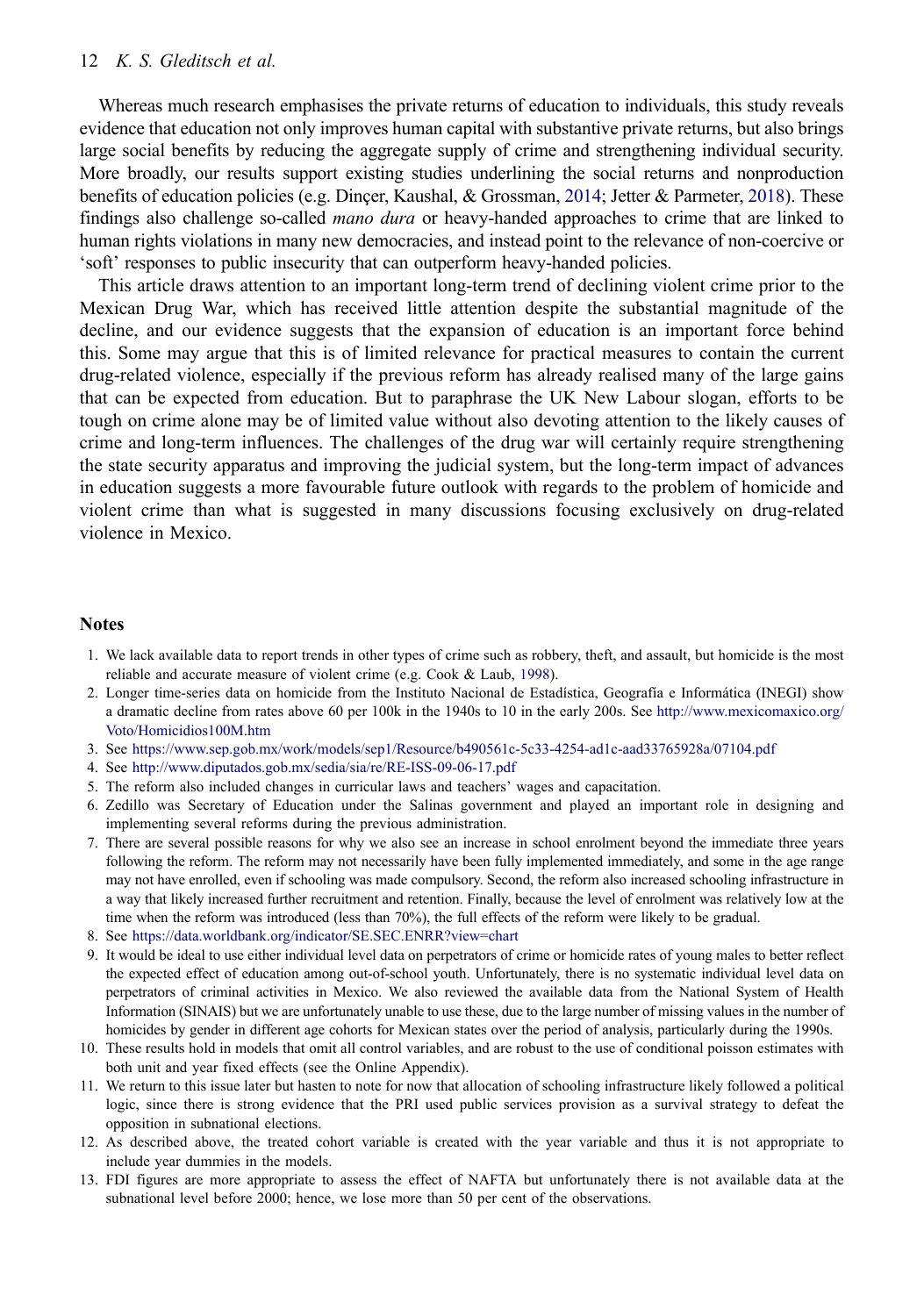# **Acknowledgements**

Authors' names in alphabetical order. Previous versions of this article have been presented in seminars at the Centro de Investigación y Docencia Económicas (CIDE), the University of Bath, the University of Essex, and the Peace Research Institute Oslo (PRIO). We thank the respective audiences for helpful suggestions on earlier drafts, Vincenzo Bove, Luis de la Calle, and Florian Kern, as well as the journal's editor and the anonymous reviewers for very constructive comments and feedback.

### **Funding**

This is supported by the British Academy and the Newton Found [AF150270], the Research Council of Norway [402635], and the European Research Council [ESRC ES/S009965/1 and ES/L011859/1].

## **Disclosure statement**

No potential conflict of interest was reported by the author(s).

# **ORCID**

*Kristian Skrede Gleditsch* http://orcid.org/0000-0003-4149-3211 *Mauricio Rivera* http://orcid.org/0000-0003-1554-2681

# **References**

- <span id="page-13-10"></span>Barbarino, A., & Mastrobuoni, G. ([2014\)](#page-6-0). The incapacitation effect of incarceration: Evidence from several italian collective pardons. *American Economic Journal: Economic Policy*, *6*(1), 1–37.
- <span id="page-13-8"></span>Becker, G. ([1968\)](#page-6-1). Crime and punishment: An economic approach. *Journal of Political Economy*, *76*(2), 169–217.
- <span id="page-13-11"></span>Blumstein, A., & Rosenfeld, R. ([1998\)](#page-7-0). Explaining recent trends in U.S. homicide rates. *The Journal of Criminal Law and Criminology (1973-)*, *88*(4), 1175–1216.
- <span id="page-13-3"></span>Carpenter, T. G. [\(2015](#page-3-1)) Watch out, America: Mexico may be the next failed state. The National Interest (online). [http://](http://nationalinterest.org/feature/watch-out-america-mexico-may-be-the-next-failed-state-12142)  [nationalinterest.org/feature/watch-out-america-mexico-may-be-the-next-failed-state-12142.](http://nationalinterest.org/feature/watch-out-america-mexico-may-be-the-next-failed-state-12142)
- <span id="page-13-7"></span>Carranza, J. [\(2008](#page-4-0)). *100 Años de Educación en México, 1900-2000*. Ciudad de México: Noriega Editores.
- <span id="page-13-13"></span>Castillo, J., Mejia, D., & Restrepo, M. ([2020\)](#page-7-1). Scarcity without Leviathan: The violent effects of cocaine supply shortages in the Mexican drug war. *Review of Economics and Statistics*, *102*(2), 269–286.
- <span id="page-13-4"></span>Cederman, L., & Gleditsch, K. S. ([2009\)](#page-3-2). Introduction to special issue on disaggregating civil war. *Journal of Conflict Resolution*, *53*(4), 487–495.
- <span id="page-13-5"></span>Chabat, J. ([2002\)](#page-3-3). Mexico's war on drugs: No margin for maneuver. *The Annals of the American Academy of Political and Social Science*, *582*(1), 134–148.
- <span id="page-13-6"></span>Chalfin, A., & McCrary, J. ([2017](#page-3-4)). Criminal deterrence: A review of the literature. *Journal of Economic Literature*, *55*(1), 5–48.

<span id="page-13-12"></span>Cook, P., & Laub, J. [\(1998](#page-7-0)). The unprecedented epidemic in youth violence. *Crime and Justice*, *24*, 27–64.

- <span id="page-13-15"></span>Díaz-Cayeros, A., Estevez, F., & Magaloni, B. ([2016\)](#page-11-0). *The political logic of poverty relief. Electoral strategies and social policy in Mexico*. Cambridge: Cambridge University Press.
- <span id="page-13-17"></span>Dinçer, M. A., Kaushal, N., & Grossman, M. ([2014\)](#page-12-13). Women's education: Harbinger of another spring? Evidence from a natural experiment in Turkey. *World Development*, *64*, 243–258.
- <span id="page-13-14"></span>Dube, A., Dube, O., & García-Ponce, O. ([2013\)](#page-7-2). Cross-border spillover: U.S. Gun laws and violence in Mexico. *American Political Science Review*, *107*(3), 397–417.
- <span id="page-13-9"></span>Ehrlich, I. ([1973](#page-6-2)). Participation in illegitimate activities: A theoretical and empirical investigation. *Journal of Political Economy*, *81*(3), 521–565.
- <span id="page-13-0"></span>Ehrlich, I. ([1975\)](#page-1-2). On the relation between education and crime. In *Education, income, and human behavior* (pp. 313–338). USA: National Bureau of Economic Research. <https://www.nber.org/system/files/chapters/c3702/c3702.pdf>

<span id="page-13-2"></span>Eisner, M. ([2003\)](#page-2-0). Long-term historical trends in violent crime. *Crime and Justice; A Review of Research*, *30*, 83–142.

- <span id="page-13-1"></span>Eisner, M. ([2015\)](#page-2-1) *How to reduce homicide by 50% in the next 30 years*. Rio de Janeiro: Igarapé Institute, [https://igarape.org.br/](https://igarape.org.br/wp-content/uploads/2015/07/Homicide-Dispatch_1_EN.pdf)  [wp-content/uploads/2015/07/Homicide-Dispatch\\_1\\_EN.pdf](https://igarape.org.br/wp-content/uploads/2015/07/Homicide-Dispatch_1_EN.pdf)
- <span id="page-13-16"></span>Esquivel, G., Lederman, D., Messmacher, M., & Villoro, R. [\(2002](#page-11-1)). *Why NAFTA did not reach the south*. World Bank Report.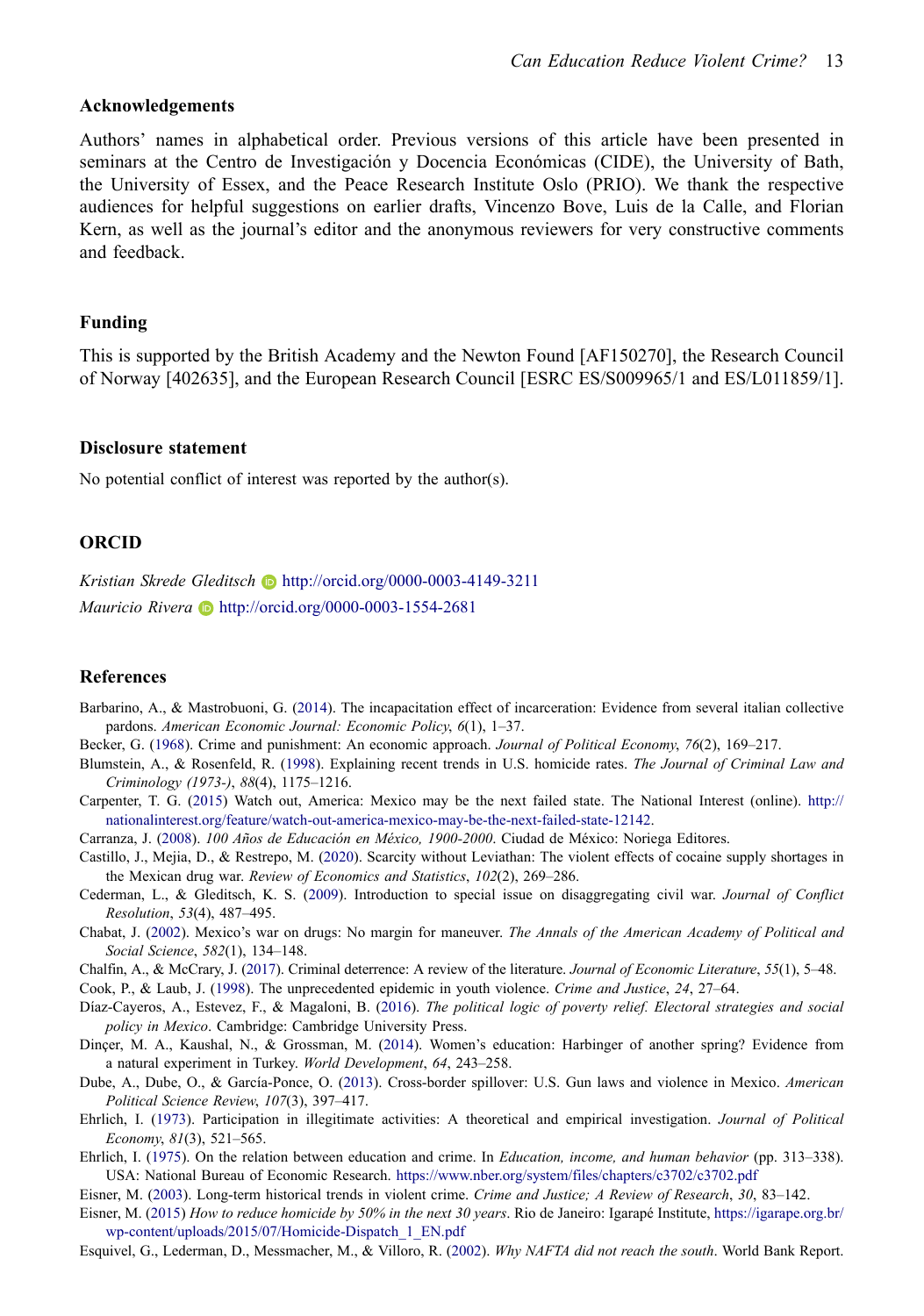- <span id="page-14-9"></span>Fajnzylber, P., Lederman, D., & Loayza, N. [\(2002b](#page-2-2)). What causes violent crime? *European Economic Review*, *46*(7), 1323–1357.
- <span id="page-14-7"></span>Fajnzylber, P., Lederman, D. M., & Loayza, N. [\(2002a](#page-2-3)). Inequality and violent crime. *The Journal of Law and Economics*, *45*(1), 1–40.
- <span id="page-14-21"></span>González, G., Vega, G., Vega, A., Muñoz, A., & Cabrera, C. [\(2009](#page-7-3)). Homicidios de adolescentes en México, 1979-2005: Evolución y variaciones sociogeográficas. *Papeles de Población*, *62*, 109–141.
- <span id="page-14-2"></span>Hirschi, T. [\(1969](#page-2-4)). *Causes of Delinquency*. Berkeley, CA: University of California Press.
- <span id="page-14-19"></span>Hirschi, T., & Gottfredson, M. ([1983\)](#page-7-4). Age and the explanation of crime. *American Journal of Sociology*, *89*(3), 552–584.
- <span id="page-14-3"></span>Jacob, B., & Lefgren, L. ([2003\)](#page-2-5). Are idle hands the devil's workshop? Incapacitation, concentration, and juvenile crime. *American Economic Review*, *93*(5), 1560–1577.
- <span id="page-14-22"></span>Jetter, M., & Parmeter, C. F. [\(2018](#page-12-13)). Sorting through global corruption determinants: Institutions and education matter–Not culture. *World Development*, *109*, 279–294.
- <span id="page-14-6"></span>Juárez, N., Urdal, H., & Vadlamannati, K. [\(2020\)](#page-2-6). The significance of age structure, education, and youth unemployment for explaining subnational variation in violent youth crime in Mexico. *Conflict Management and Peace Science*, 0738894220946324.
- <span id="page-14-10"></span>Kim, S., & Pridemore, W. [\(2005](#page-2-2)). Poverty, socioeconomic change, institutional anomie, and homicide. *Social Science Quarterly*, *86*(1), 1377–1398.
- <span id="page-14-18"></span>LaFree, G. ([1998](#page-6-3)). *Losing legitimacy: Street crime and the decline of social institutions in America*. Boulder, CO: Westview Press.
- <span id="page-14-16"></span>Latapí, P. ([2004\)](#page-5-1). La política educativa del Estado mexicano desde 1992. *Revista Electrónica De Investigación Educativa*, *6*   $(2), 1-16.$
- <span id="page-14-1"></span>Lochner, L. ([2004\)](#page-1-2). Education, work, and crime: A human capital approach. *International Economics Review*, *45*(3), 811–843.
- <span id="page-14-4"></span>Lochner, L., & Moretti, E. ([2004\)](#page-2-5). The effect of education on crime: Evidence from prison inmates, arrests, and self-reports. *American Economic Review*, *94*(1), 155–189.
- <span id="page-14-5"></span>Machin, S., Marie, O., & Vujić, S. [\(2011\)](#page-2-5). The crime reducing effect of education. *The Economic Journal*, *121*(522), 463–484.
- <span id="page-14-17"></span>Marvell, T., & Moody, C. [\(1994](#page-6-0)). Prison population growth and crime reduction. *Journal of Quantitative Criminology*, *10*(2), 109–140.
- <span id="page-14-15"></span>Moctezuma, E. [\(1993](#page-4-1)). *La Educación Pública Frente a las Nuevas Realidades*. Ciudad de México: Fondo de Cultura Económica.
- <span id="page-14-20"></span>Piquero, A., Farrington, D., & Blumstein, A. ([2007\)](#page-7-5). *Key issues in criminal career research: New analyses of the Cambridge Study in Delinquent Development*. Cambridge: Cambridge University Press.
- <span id="page-14-8"></span>Rivera, M. ([2016\)](#page-2-3). The Sources of Social Violence in Latin America: An empirical analysis of homicide rates, 1980-2010. *Journal of Peace Research*, *53*(1), 84–99.
- <span id="page-14-11"></span>Rivera, M., & Zarate-Tenorio, B. ([2016\)](#page-2-1). Beyond sticks and stones: Human capital enhancement efforts in response to violent crime in Latin America. *European Journal of Political Research*, *55*(3), 531–548.
- <span id="page-14-14"></span><span id="page-14-12"></span>Shirk, D. ([2010\)](#page-3-5). Criminal justice reform in Mexico: An overview. *Mexican Law Review*, *3*(2), 189–228.
- Shirk, D., & Wallman, J. ([2015\)](#page-2-7). Understanding Mexico's drug violence. *Journal of Conflict Resolution*, *59*(8), 1348–1376.
- <span id="page-14-13"></span>Villarreal, A. [\(2002\)](#page-3-6). Political competition and violence in Mexico: Hierarchical Social control in local patronage structures. *American Sociological Review*, *67*(4), 477–498.
- <span id="page-14-0"></span>WB. ([2017\)](#page-1-3). *World development report 2017: Governance and the law*. Washington, DC: The World Bank.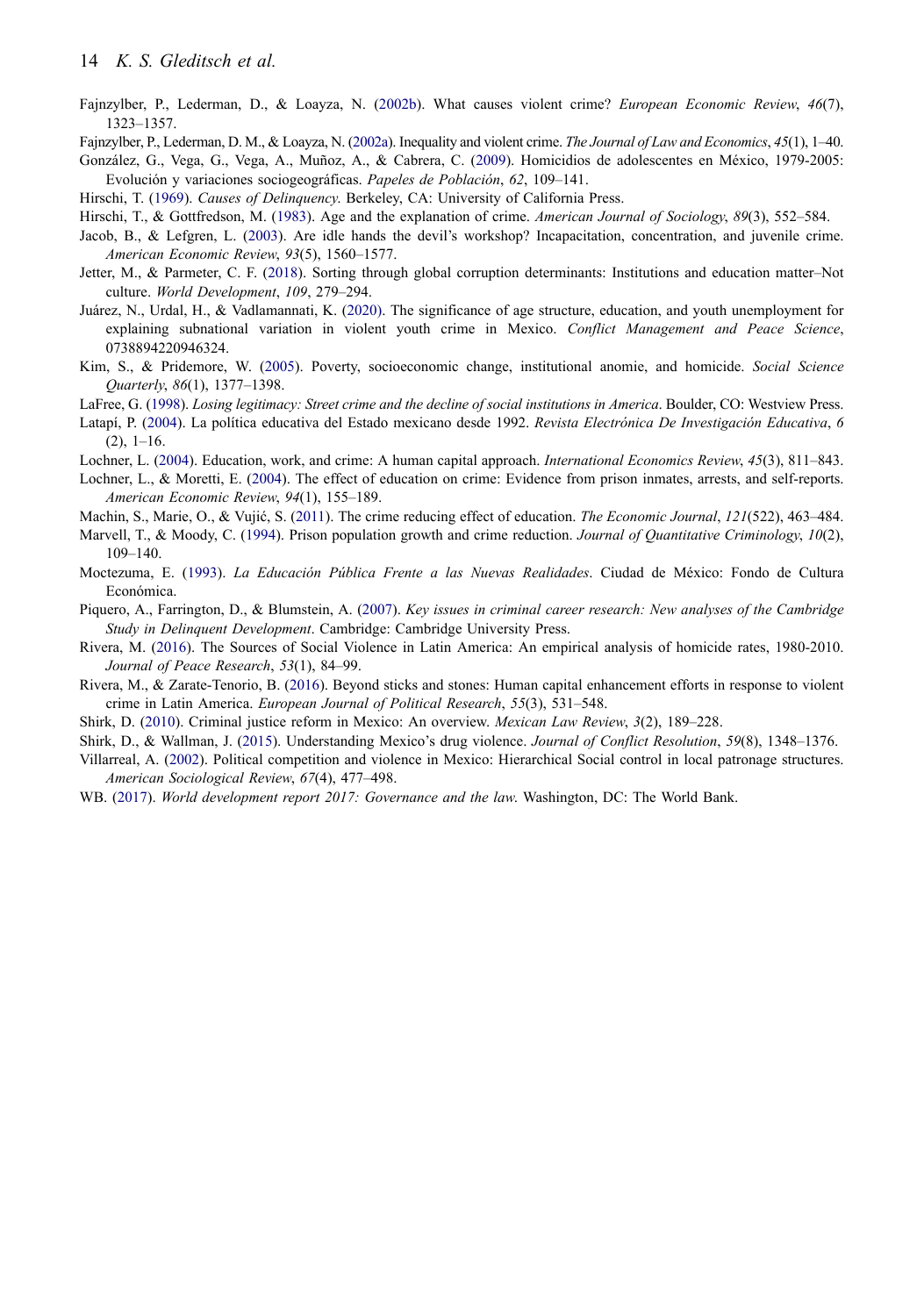# **Appendix**

This Appendix provides further details on measurement, descriptive statistics, and additional empirical estimates. Supplementary information can be found in the Online Appendix.

<span id="page-15-0"></span>

|                        | Homicide rate<br>in 1992 | Homicide rate<br>in 2006 | Percentage change in homicide Average in homicide rate,<br>rate, 1992-2006 | 2007-2015 |
|------------------------|--------------------------|--------------------------|----------------------------------------------------------------------------|-----------|
| Aguascalientes         | 4.68                     | 2.45                     | $-47.67$                                                                   | 4.69      |
| Baja California        | 17.24                    | 16.18                    | $-6.13$                                                                    | 27.53     |
| Baja California<br>Sur | 5.69                     | 4.91                     | $-13.75$                                                                   | 8.53      |
| Campeche               | 15.66                    | 4.43                     | $-71.75$                                                                   | 7.06      |
| Coahuila               | 11.25                    | 4.69                     | $-58.32$                                                                   | 18.53     |
| Colima                 | 29.46                    | 7.65                     | $-74.03$                                                                   | 19.85     |
| Chiapas                | 14.70                    | 13.36                    | $-9.15$                                                                    | 7.03      |
| Chihuahua              | 18.96                    | 19.98                    | 5.38                                                                       | 80.94     |
| Ciudad de<br>México    | 16.39                    | 9.75                     | $-40.53$                                                                   | 12.21     |
| Durango                | 46.69                    | 13.01                    | $-72.13$                                                                   | 38.18     |
| Guanajuato             | 9.13                     | 4.31                     | $-52.76$                                                                   | 9.99      |
| Guerrero               | 61.45                    | 26.00                    | $-57.70$                                                                   | 49.98     |
| Hidalgo                | 6.83                     | 2.06                     | $-69.90$                                                                   | 5.45      |
| Jalisco                | 14.64                    | 7.13                     | $-51.31$                                                                   | 13.60     |
| Estado de<br>México    | 38.27                    | 12.90                    | $-66.29$                                                                   | 14.30     |
| Michoacán              | 39.93                    | 25.69                    | $-35.67$                                                                   | 17.95     |
| Morelos                | 30.42                    | 9.56                     | $-68.57$                                                                   | 22.21     |
| Nayarit                | 30.75                    | 11.22                    | $-63.51$                                                                   | 24.46     |
| Nuevo León             | 4.05                     | 4.05                     | $\mathbf{0}$                                                               | 17.97     |
| Oaxaca                 | 43.95                    | 15.48                    | $-64.78$                                                                   | 17.23     |
| Puebla                 | 13.18                    | 6.71                     | $-49.10$                                                                   | 7.23      |
| Queretaro              | 7.11                     | 4.14                     | $-41.72$                                                                   | 5.80      |
| Quintana Roo           | 9.62                     | 5.81                     | $-39.63$                                                                   | 9.95      |
| San Luis Potosí        | 13.55                    | 6.73                     | $-50.32$                                                                   | 10.63     |
| Sinaloa                | 27.04                    | 18.38                    | $-32.04$                                                                   | 45.87     |
| Sonora                 | 13.17                    | 10.63                    | $-19.26$                                                                   | 20.40     |
| Tabasco                | 8.97                     | 7.39                     | $-17.57$                                                                   | 8.85      |
| Tamaulipas             | 20.69                    | 16.63                    | $-19.62$                                                                   | 21.87     |
| Tlaxcala               | 5.74                     | 4.50                     | $-21.59$                                                                   | 5.90      |
| Veracruz               | 12.34                    | 5.24                     | $-57.55$                                                                   | 8.81      |
| Yucatan                | 3.43                     | 2.31                     | $-32.66$                                                                   | 2.25      |
| Zacatecas              | 14.06                    | 6.05                     | $-56.94$                                                                   | 14.81     |

**Table A1.** Homicide rates across states

# **Table A2.** Description of CONTROL VARIables

<span id="page-15-1"></span>

| Variable                  | Description                                                                                                                                                                                                 | Source                                       |
|---------------------------|-------------------------------------------------------------------------------------------------------------------------------------------------------------------------------------------------------------|----------------------------------------------|
| Ln GDP per<br>capita      | GDP per capita in 1992 pesos (logged)                                                                                                                                                                       | <b>INEGI</b>                                 |
| Economic<br>growth        | The growth rate of GDP per capita from the previous year                                                                                                                                                    | <b>INEGI</b>                                 |
| Ln urban<br>population    | Percentage of population living in urban areas                                                                                                                                                              | <b>INEGI</b>                                 |
| Youth bulges<br>Democracy | Percentage of youth males aged 15–24 relative to the total adult population<br>Coded as democracy since the first election in each state where the<br>opposition won, that is, since the failure of the PRI | <b>CONAPO</b><br>Based on data<br>from CIDAC |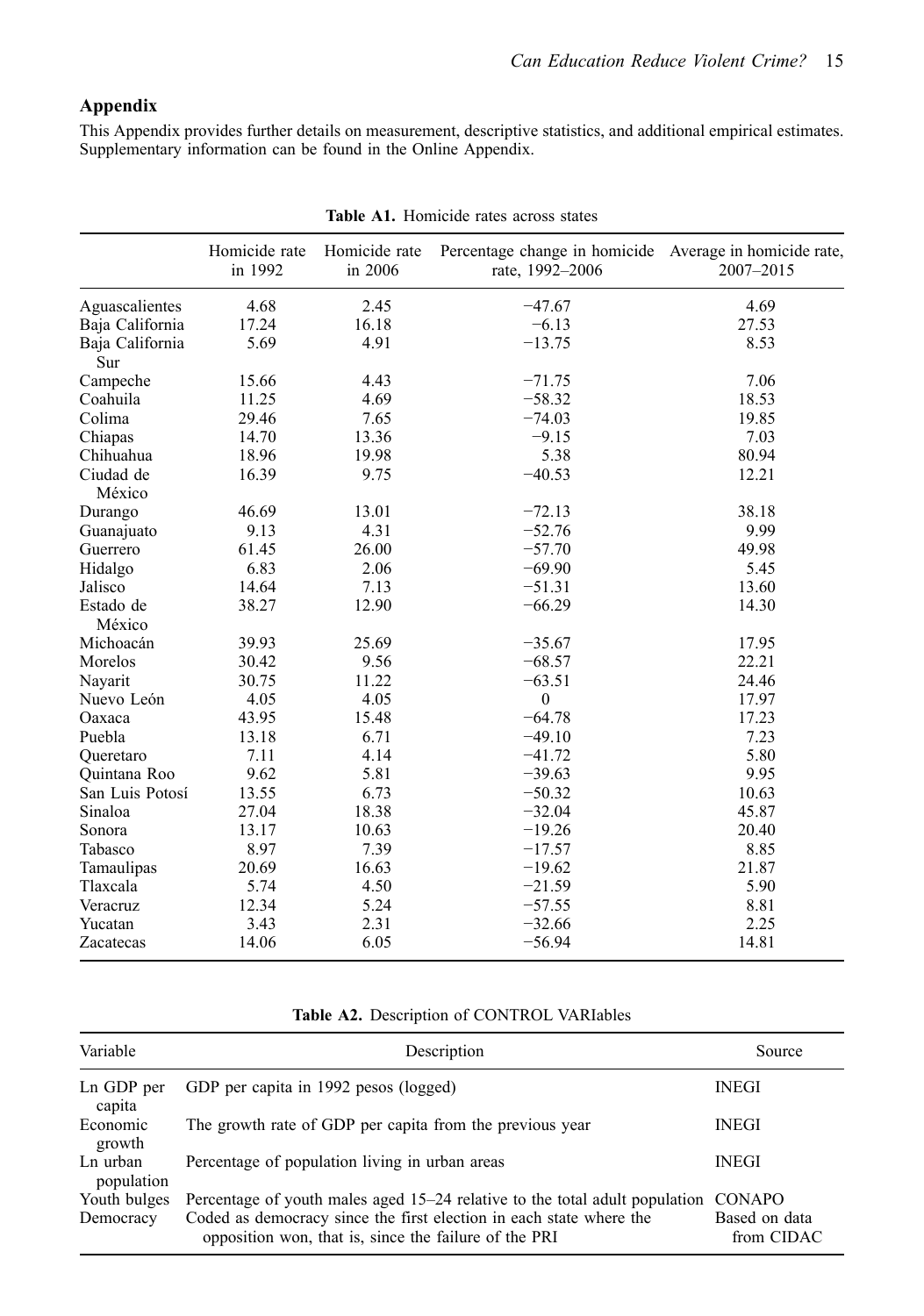# 16 *K. S. Gleditsch et al.*

|                                | Obs. | Mean      | Std. Dev. | Min       | Max        |
|--------------------------------|------|-----------|-----------|-----------|------------|
| Pre-drug war onset, 1990–2007  |      |           |           |           |            |
| Homicide rates                 | 544  | 13.542    | 9.461     | 1.819     | 61.45      |
| Secondary school enrolment     | 544  | 78.693    | 12.191    | 44.602    | 106.557    |
| Tertiary school enrolment      | 544  | 46.234    | 13.074    | 17.231    | 87.448     |
| Ln GDP per capita              | 544  | 11.690    | .578      | 10.938    | 14.217     |
| Economic growth                | 512  | .012      | .043      | $-.157$   | .146       |
| Urban population               | 544  | 2,057,455 | 2,041831  | 248,665   | $1.18e+07$ |
| Youth bulges                   | 544  | 31.746    | 2.839     | 24.644    | 40.139     |
| Democracy                      | 544  | .242      | .429      | 0         |            |
| Post-drug war onset, 2008-2015 |      |           |           |           |            |
| Homicide rates                 | 288  | 18.131    | 20.486    | 1.791     | 190.218    |
| Secondary school enrolment     | 288  | 94.054    | 6.836     | 79.665    | 121.168    |
| Tertiary school enrolment      | 288  | 66.048    | 9.944     | 45.681    | 116.125    |
| Ln GDP per capita              | 288  | 11.752    | .534      | 10.912    | 14.037     |
| Economic growth                | 288  | $-.002$   | .057      | $-.425$   | .184       |
| Urban population               | 288  | 3,092423  | 2,841,273 | 477,196.6 | $1.65e+07$ |
| Youth bulges                   | 288  | 27.098    | 1.752     | 21.295    | 31.243     |
| Democracy                      | 288  | .666      | .472      | $\theta$  | Ι.         |

**Table A3.** Descriptive statistics

**Table A4.** Reduced form models of homicide rates – two-way fixed effects estimates

<span id="page-16-0"></span>

|                     | 1          | $\overline{2}$ | 3          | $\overline{4}$ |
|---------------------|------------|----------------|------------|----------------|
| Treated cohort      | $-36.995+$ | $-70.273**$    | $-17.279+$ | $-35.020***$   |
|                     | (20.413)   | (24.046)       | (8.552)    | (7.574)        |
| Schools (secondary) | $-0.014*$  |                | $-0.014+$  |                |
|                     | (0.005)    |                | (0.004)    |                |
| Schools (tertiary)  | 3.223      | 2.131          |            | $-0.006$       |
|                     | (5.398)    | (6.019)        |            | (0.006)        |
| Ln GDP pc           | $-0.727$   | 0.634          |            |                |
|                     | (3.957)    | (4.558)        |            |                |
| Economic growth     | 0.000      | $-0.000*$      |            |                |
|                     | (0.000)    | (0.000)        |            |                |
| Urban population    | $-0.415$   | $-1.082$       |            |                |
|                     | (0.681)    | (0.777)        |            |                |
| Youth bulges        | 1.642      | 1.885          |            |                |
|                     | (1.084)    | (1.175)        |            |                |
| Democracy           |            | $-0.001$       |            |                |
|                     |            | (0.005)        |            |                |
| Constant            | 3.846      | 35.911         |            |                |
|                     | (77.756)   | (87.566)       |            |                |
| $R^2$               | 0.511      | 0.453          | 0.473      | 0.392          |
| Unit and year FE    | Yes        | Yes            | Yes        | Yes            |
| <b>Observations</b> | 512        | 512            | 512        | 512            |
|                     |            |                |            |                |

*Notes*: Models 1–2 include all control covariates, and Model 3–4 exclude all control covariates. FE not shown.<br>\*\*\* *p* < 0.001; \*\* *p* < 0.01; \* *p* < 0.05;  $^+$  *p* < 0.10.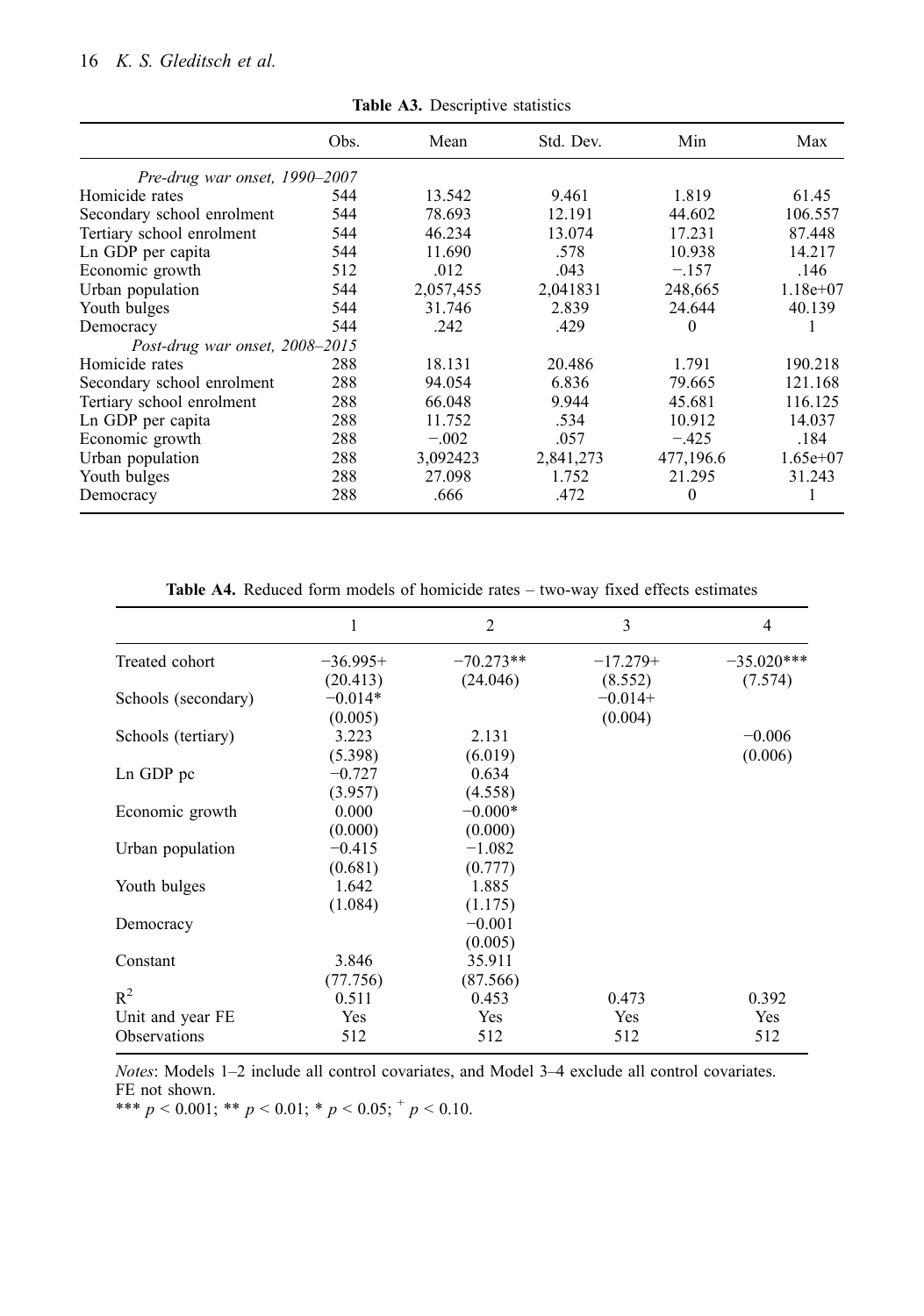<span id="page-17-0"></span>

|                            | 1              | $\overline{2}$ |
|----------------------------|----------------|----------------|
| Secondary enrolment        | $-0.180**$     |                |
|                            | (0.057)        |                |
| Ln GDP per capita          | $8.660*$       | 5.696          |
|                            | (3.586)        | (5.601)        |
| Economic growth            | $-4.748$       | $-1.058$       |
|                            | (3.411)        | (5.435)        |
| Urban population           | $-0.000*$      | $-0.000*$      |
|                            | (0.000)        | (0.000)        |
| Youth bulges               | 2.912***       | $-0.992$       |
|                            | (0.693)        | (0.923)        |
| Democracy                  | 0.775          | 2.316*         |
|                            | (0.679)        | (1.100)        |
| Treated cohort             |                |                |
| Schools (secondary)        |                |                |
| Population size            |                |                |
| Primary enrolment          |                | $0.282+$       |
|                            |                | (0.139)        |
| Constant                   | $-3392.116***$ | $-36.659$      |
|                            | (762.562)      | (93.512)       |
| $R^2$                      |                | 0.519          |
| Observations               | 512            | 512            |
| State-specific time trends | Yes            | N <sub>0</sub> |
| Unit FE                    | Yes            | Yes            |
| Time FE                    | Yes            | Yes            |

**Table A5.** State-specific time trends and placebo test

*Notes*: Standard errors clustered on state.

Unit and time FE not shown.

\*\*\* *p* < 0.001; \*\* *p* < 0.01; \* *p* < 0.05;  $^{+}$  *p* < 0.10.

In [Table A5,](#page-17-0) Model 1 includes state-specific time trends using an interaction between state and year; the coefficient for secondary school enrolment holds negative and significant. In a placebo test, we consider the link between primary school enrolment and homicide rates. We do not expect a negative effect on homicide rates, since primary schooling does not affect the population that is most likely to get involved in criminal activity. Model 2 in [Table A5](#page-17-0) considers primary enrolment rate, for which we do not find a negative coefficient on homicide rates